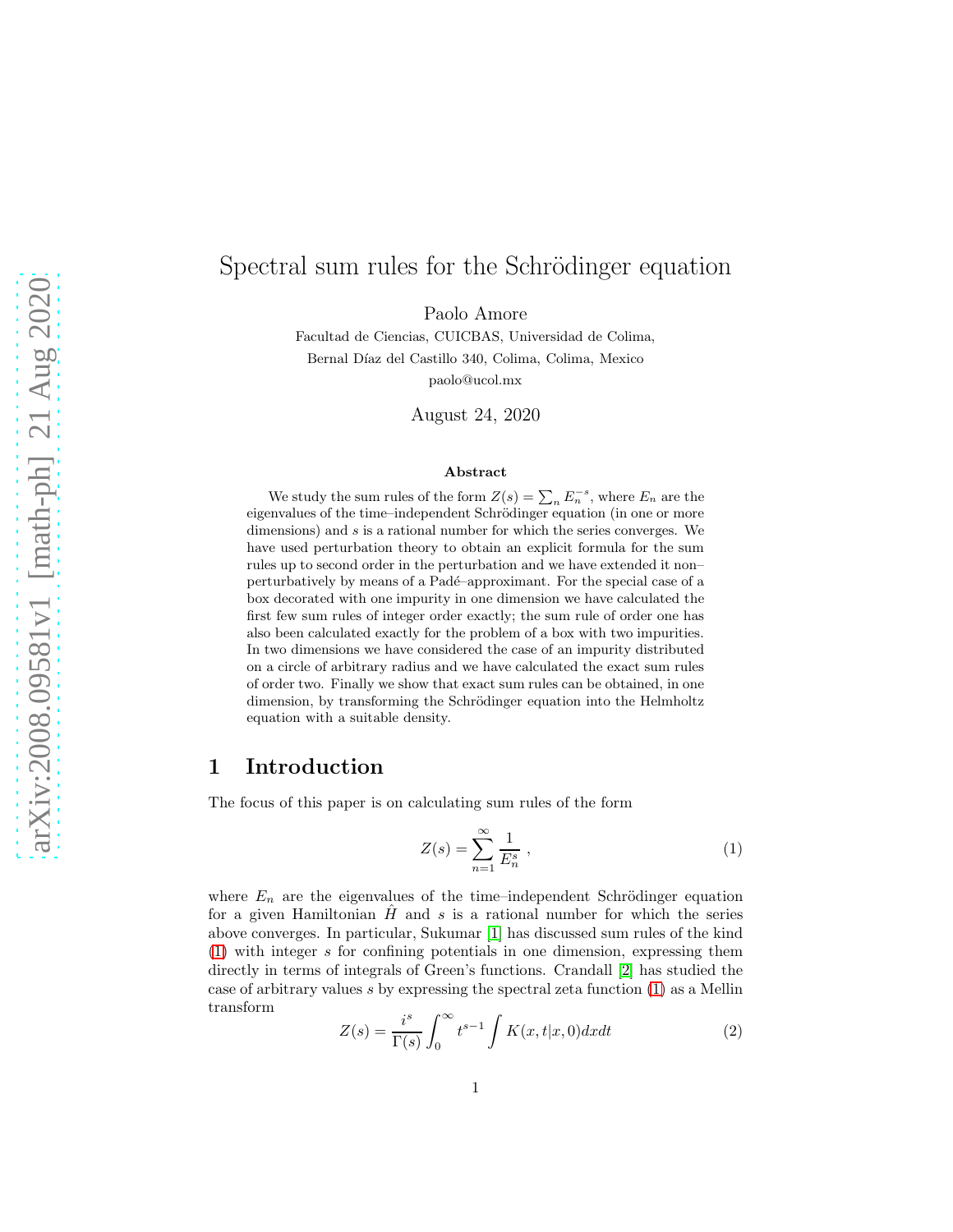where  $K(x, t|y, 0)$  is the spacetime propagator defined as

<span id="page-1-0"></span>
$$
K(x,t|y,0) = \sum_{n=1}^{\infty} \psi_n(x)\psi_n^*(y)e^{-iE_nt} .
$$
 (3)

By using the knowledge of the exact propagator [\(3\)](#page-1-0) for the case of a per-turbed oscillator (the isotonic oscillator, Ref. [\[3\]](#page-23-2)),  $V(x) = \frac{\omega^2 x^2}{2} + \frac{g}{x^2}$  (with  $g > -1/8$ ), Crandall was able to obtain the expressions for the corresponding spectral zeta function. Similarly, he obtained the exact expressions for sum rules of integer order, for problems where the Green's function is known explicitly, e.g. for power potentials of the form  $V(x) = |x|^{\nu}$  (with  $\nu > 0$ ).

The main goal of the present paper is to study the case where where neither the propagator nor the Green's function are known, but the Hamiltonian can be decomposed in terms of an unperturbed Hamiltonian, for which both the eigenfunctions and eigenvalues are known, and a perturbation. Extending the approach recently introduced in refs. [\[4,](#page-23-3) [5\]](#page-23-4), for the case of a heterogeneous Helmholtz equation, we introduce Green's functions of rational order and use them to obtain the desired sum rules in terms of suitable traces involving products of these Green's functions. Unlike in the case discussed in refs. [\[4,](#page-23-3) [5\]](#page-23-4), however, in general the Green's function of order one cannot be calculated explicitly, being the solution of a Schwinger-Dyson equation, that can be solved perturbatively. Using perturbation theory it is possible to obtain an explicit expression for the sum rule of order  $s$  (with  $s$  rational number for which eq. [\(1\)](#page-0-0) converges), even though the exact eigenvalues and wave functions for the problem are unknown.

For the special cases of impurities in one and two dimensions, for which it is possible to calculate the Green's functions exactly, we have derived exact expressions for several sum rules.

The paper is organized as follows: in Section [2](#page-1-1) we discuss the Green's functions of rational order and explicitly obtain their expression up to second order in perturbation theory; in Section [3](#page-4-0) the sum rule of rational order is expressed as a trace of suitable Green's function up to second order in perturbation theory; in Section [4](#page-6-0) we discuss some applications of the formulas obtained, in one and two dimensions, comparing the analytical results with purely numerical results. Finally, in Section [5](#page-22-0) we state our conclusions.

## <span id="page-1-1"></span>2 Green's functions

We consider the Schrödinger equation

$$
\hat{H}\Psi_n(x) = E_n \Psi_n(x) , \qquad (4)
$$

where  $\hat{H} \equiv \hat{H}_0 + \lambda V(x)$  is the total Hamiltonian operator and  $\hat{H}_0$  is the unperturbed Hamiltonian, whose eigenvalues and eigenfunctions are known

$$
\hat{H}_0 \psi_n(x) = \epsilon_n \psi_n(x) . \tag{5}
$$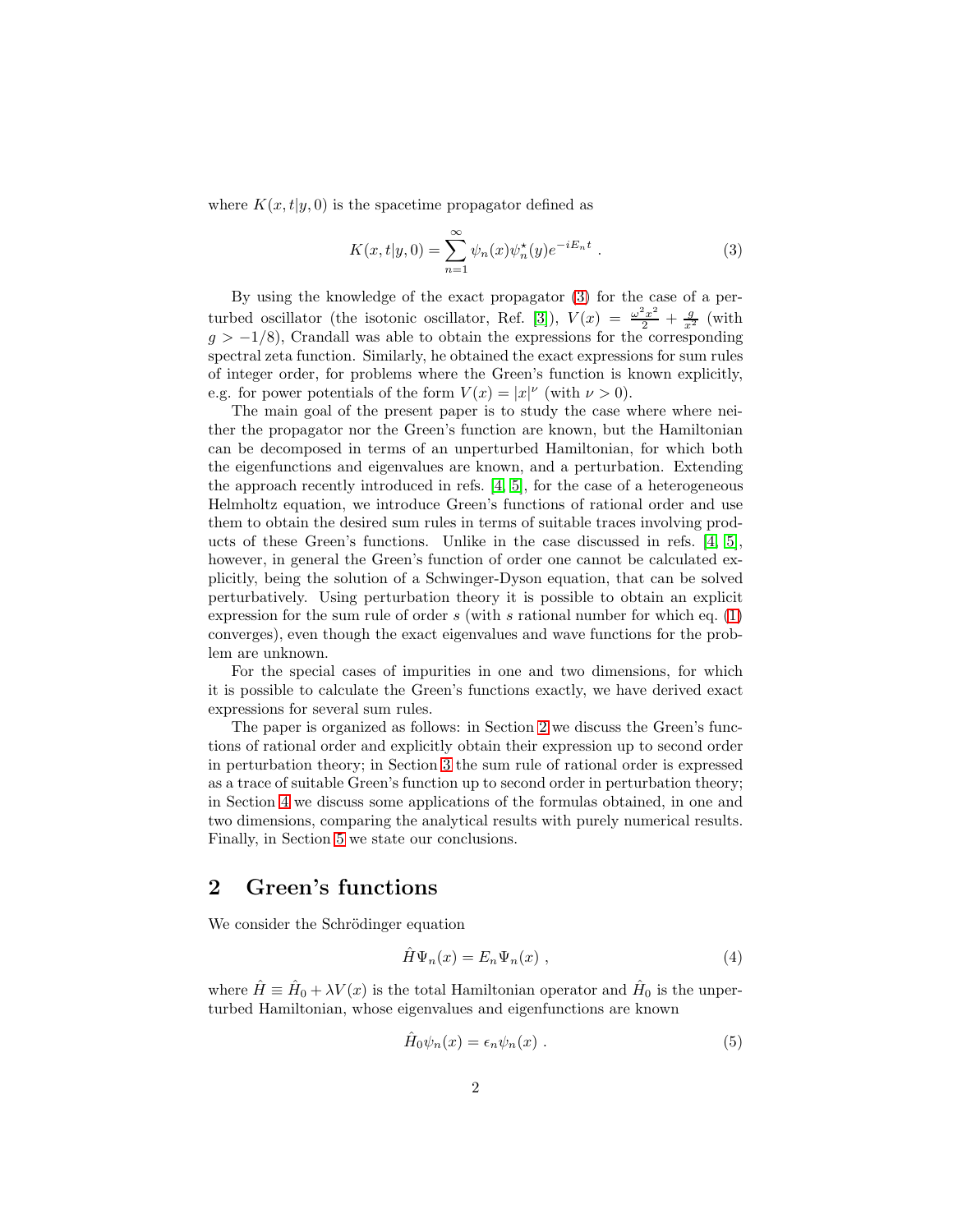Since our discussion is not limited to one–dimensional problems  $n$  it understood to be the set of quantum numbers that fully identify a quantum state.

The Green's function associated to  $\hat{H}_0$  is

$$
G_0(x,y) = \sum_n \frac{\psi_n(x)\psi_n^{\star}(y)}{\epsilon_n}, \qquad (6)
$$

since

$$
\hat{H}_0 G_0(x, y) = \delta(x - y) . \tag{7}
$$

Unfortunately it is not possible to obtain a closed form for the Green's function associated to  $\hat{H}$  but one can see that it obeys the Schwinger-Dyson (SD) equation

$$
G(x,y) = G_0(x,y) - \lambda \int G_0(x,z)V(z)G(z,y)dz , \qquad (8)
$$

<span id="page-2-1"></span>since

$$
\hat{H}G(x,y) = \hat{H}_0G_0(x,y) + \lambda V(x)G_0(x,y)
$$
\n
$$
- \lambda \int \hat{H}_0G_0(x,z)V(z)G(z,y)dz + \lambda V(x) \int G_0(x,z)V(z)G(z,y)dz
$$
\n
$$
= \delta(x-y) + \lambda V(x)G_0(x,y) - \lambda V(x)G(x,y)dz
$$
\n
$$
+ \lambda V(x) \int G_0(x,z)V(z)G(z,y)dz
$$
\n
$$
= \delta(x-y) .
$$
\n(9)

Let us now work out a spectral decomposition of  $G$  in the basis of the unperturbed problem

$$
G(x,y) = \sum_{n,m} Q_{nm} \psi_n(x) \psi_m^*(y) . \qquad (10)
$$

After substituting this equation in the SD equation and projecting over the modes  $\psi_a(x)$  and  $\psi_b(y)$  we are left with the matrix equation

$$
Q_{ab} = \frac{\delta_{ab}}{\epsilon_a} - \lambda \sum_s \frac{\langle a|V|s\rangle}{\epsilon_a} Q_{sb} . \qquad (11)
$$

Next, by assuming

<span id="page-2-0"></span>
$$
Q_{ab} = \sum_{j=0}^{\infty} \lambda^j Q_{ab}^{(j)} , \qquad (12)
$$

we can write the solution as

$$
Q_{ab}^{(j)} = \begin{cases} \frac{\delta_{ab}}{\epsilon_a} & j = 0\\ -\sum_s \frac{\langle a|V|s\rangle}{\epsilon_a} Q_{sb}^{(j-1)} & j > 0 \end{cases} \tag{13}
$$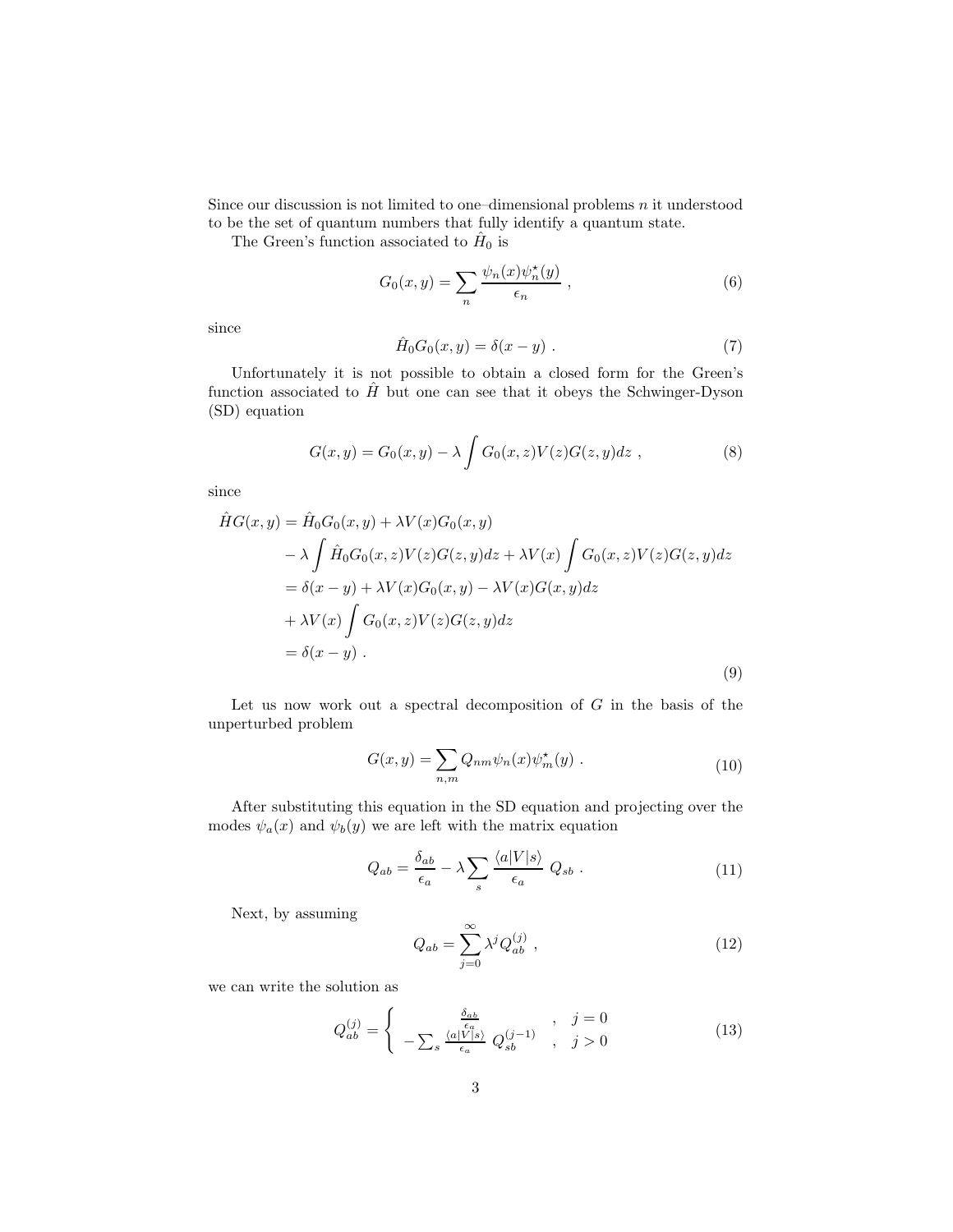The first few corrections take the form

$$
Q_{ab}^{(1)} = -\frac{\langle a|V|b\rangle}{\epsilon_a \epsilon_b}
$$
  
\n
$$
Q_{ab}^{(2)} = \sum_{s_1} \frac{\langle a|V|s_1\rangle\langle s_1|V|b\rangle}{\epsilon_a \epsilon_{s_1}\epsilon_b}
$$
  
\n
$$
Q_{ab}^{(3)} = -\sum_{s_1, s_2} \frac{\langle a|V|s_1\rangle\langle s_1|V|s_2\rangle\langle s_2|V|b\rangle}{\epsilon_a \epsilon_{s_1}\epsilon_{s_2}\epsilon_b}
$$
\n(14)

Formally one can write the solution to all orders as

$$
Q_{ab} = \langle a | \left( 1 - \hat{H}_0^{-1} V + \hat{H}_0^{-1} V \hat{H}_0^{-1} V - \dots \right) \hat{H}_0^{-1} | b \rangle \tag{15}
$$

Following Refs. [\[4,](#page-23-3) [5\]](#page-23-4) we then define  $\tilde{G}_{[1/N]}(x, y)$  satisfying the property

<span id="page-3-1"></span>
$$
\int \tilde{G}_{[1/N]}(x,z_1)\tilde{G}_{[1/N]}(z_1,z_2)\dots\tilde{G}_{[1/N]}(z_N,y)dz_1\dots dz_N = G(x,y) \qquad (16)
$$

with  $N\geq 2.$ 

We can decompose  $\tilde{G}_{[1/N]}$  in the basis of the unperturbed problem

$$
\tilde{G}_{[1/N]}(x,y) = \sum_{n,m} q_{nm}^{[1/N]} \psi_n(x) \psi_m^{\star}(y) , \qquad (17)
$$

<span id="page-3-0"></span>where

$$
q_{nm}^{[1/N]} = \int \int \psi_n^{\star}(x) \tilde{G}_{[1/N]}(x, y) \psi_m(y) dx dy . \qquad (18)
$$

We can then use eq. [\(17\)](#page-3-0) inside eq. [\(16\)](#page-3-1) to obtain the matrix equation

<span id="page-3-3"></span>
$$
\sum_{r_1,\dots,r_N} q_{nr_1}^{[1/N]} q_{r_1r_2}^{[1/N]} \dots q_{r_Nm}^{[1/N]} = Q_{nm} \tag{19}
$$

From this point on we will avoid the superscript  $[1/N]$  in the coefficients whenever possible.

Next we express the coefficients as a power series in  $\lambda$  as

<span id="page-3-2"></span>
$$
q_{nm} = \sum_{j=0}^{\infty} q_{nm}^{(j)} \lambda^j , \qquad (20)
$$

and substitute eqs. [\(12\)](#page-2-0) and [\(20\)](#page-3-2) inside eq. [\(19\)](#page-3-3).

To order  $\lambda^0$  we obtain the equation

$$
\sum_{r_1...r_N} q_{nr_1}^{(0)} \dots q_{r_N m}^{(0)} = \frac{\delta_{nm}}{\epsilon_n} \,, \tag{21}
$$

whose solution is

$$
q_{nm}^{(0)} = \frac{\delta_{nm}}{\epsilon_n^{1/N}} \tag{22}
$$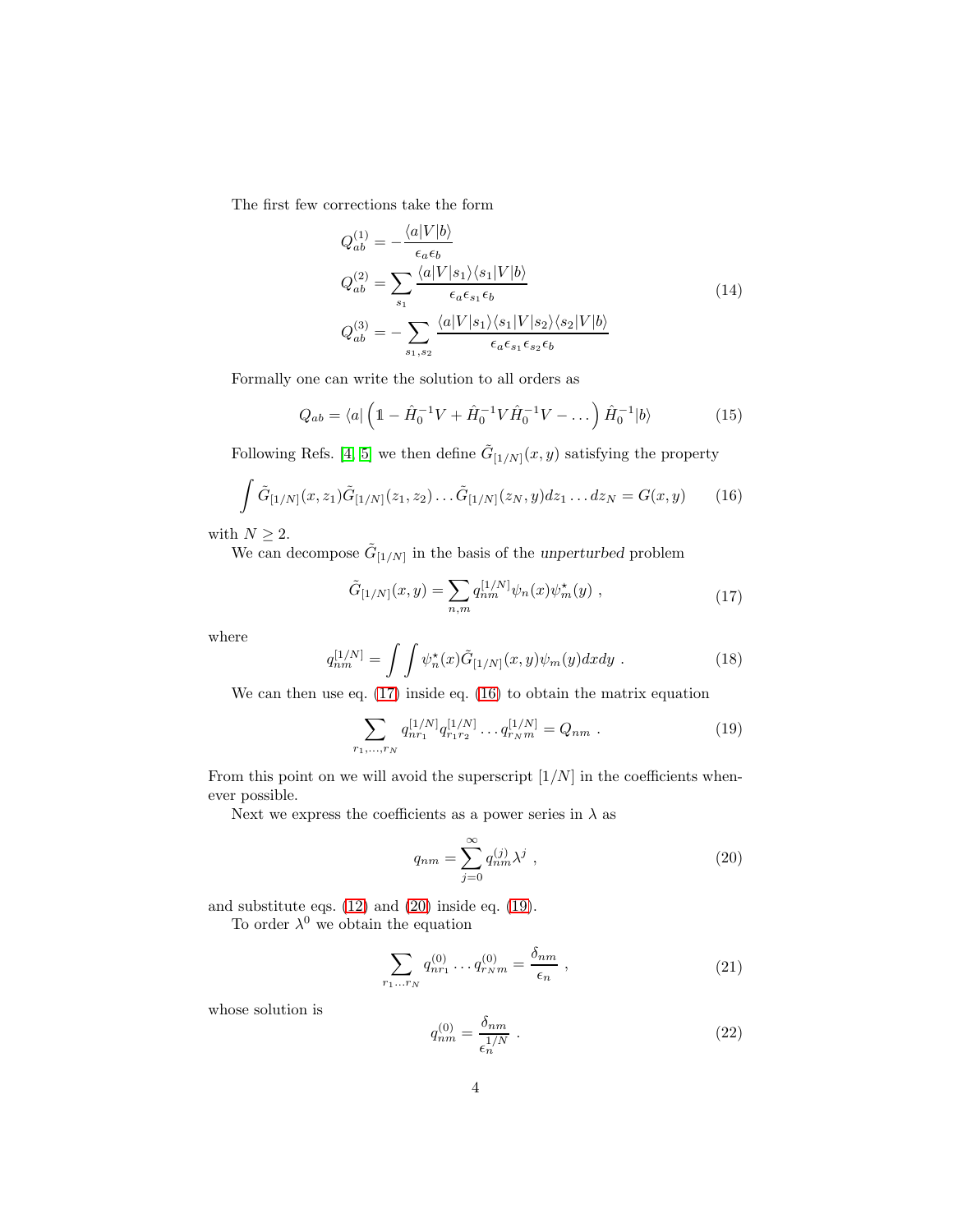To order  $\lambda$ , the l.h.s. of eq. [\(19\)](#page-3-3) takes the form

$$
LHS^{(1)} = \sum_{r_1...r_N} \left[ q_{nr_1}^{(1)} q_{r_1r_2}^{(0)} \dots q_{r_Nm}^{(0)} + \dots + q_{nr_1}^{(0)} q_{r_1r_2}^{(0)} \dots q_{r_Nm}^{(1)} \right]
$$
  
=  $q_{nm}^{(1)} \sum_{j=0}^{N-1} \frac{1}{\epsilon_n^{j/N} \epsilon_m^{(N-1-j)/N}} \equiv q_{nm}^{(1)} \eta_{nm}^{[1/N]}$ , (23)

and therefore

$$
q_{nm}^{(1)} = -\frac{1}{\eta_{nm}^{[1/N]}} \frac{\langle n|V|m\rangle}{\epsilon_n \epsilon_m} \ . \tag{24}
$$

To order  $\lambda^2$ , the l.h.s. of eq. [\(19\)](#page-3-3) takes the form

$$
LHS^{(2)} = \sum_{r_1...r_N} \left[ q_{nr_1}^{(2)} q_{r_1r_2}^{(0)} \dots q_{r_Nm}^{(0)} + \dots + q_{nr_1}^{(0)} q_{r_1r_2}^{(0)} \dots q_{r_Nm}^{(2)} \right] + \sum_{r_1...r_N} \left[ q_{nr_1}^{(1)} q_{r_1r_2}^{(1)} q_{r_2r_3}^{(0)} \dots q_{r_Nm}^{(0)} + q_{nr_1}^{(1)} q_{r_1r_2}^{(0)} q_{r_2r_3}^{(1)} \dots q_{r_Nm}^{(0)} + \dots + q_{nr_1}^{(0)} q_{r_1r_2}^{(0)} \dots q_{r_{N-1}r_N}^{(1)} q_{r_Nm}^{(1)} \right] = q_{nm}^{(2)} \eta_{nm}^{[1/N]} + \sum_r q_{nr}^{(1)} q_{rm}^{(1)} \sum_{j=0}^{N-2} \sum_{l=0}^{N-2-j} \frac{1}{\epsilon_n^{j/N} \epsilon_r^{l/N} \epsilon_m^{(N-2-l-j)/N}} \equiv q_{nm}^{(2)} \eta_{nm}^{[1/N]} + \sum_r q_{nr}^{(1)} q_{rm}^{(1)} \xi_{nrm}^{[1/N]},
$$
\n(25)

and therefore

$$
q_{nm}^{(2)} = \frac{1}{\eta_{nm}^{[1/N]}} \sum_{r} \frac{\langle n|V|r\rangle\langle r|V|m\rangle}{\epsilon_n \epsilon_r \epsilon_m} \left(1 - \frac{\xi_{nrm}^{[1/N]}}{\epsilon_r \eta_{nr}^{[1/N]} \eta_{rm}^{[1/N]}}\right) \,. \tag{26}
$$

# <span id="page-4-0"></span>3 Sum rules of rational order

The results obtained in the previous section allow us to derive an explicit expression for the sum rules of rational order.

In particular, the sum rule of order  $1 + 1/N$  takes the form

$$
Z\left(1+\frac{1}{N}\right) = \sum_{n,r} Q_{nr} q_{rn}^{[1/N]}
$$
  
= 
$$
\sum_{n,r} Q_{nr}^{(0)} q_{rn}^{[1/N](0)}
$$
  
+ 
$$
\lambda \sum_{n,r} \left[ Q_{nr}^{(0)} q_{rn}^{[1/N](1)} + Q_{nr}^{(1)} q_{rn}^{[1/N](0)} \right]
$$
  
+ 
$$
\lambda^2 \sum_{n,r} \left[ Q_{nr}^{(1)} q_{rn}^{[1/N](1)} + Q_{nr}^{(2)} q_{rn}^{[1/N](0)} + Q_{nr}^{(0)} q_{rn}^{[1/N](2)} \right] + \dots
$$
 (27)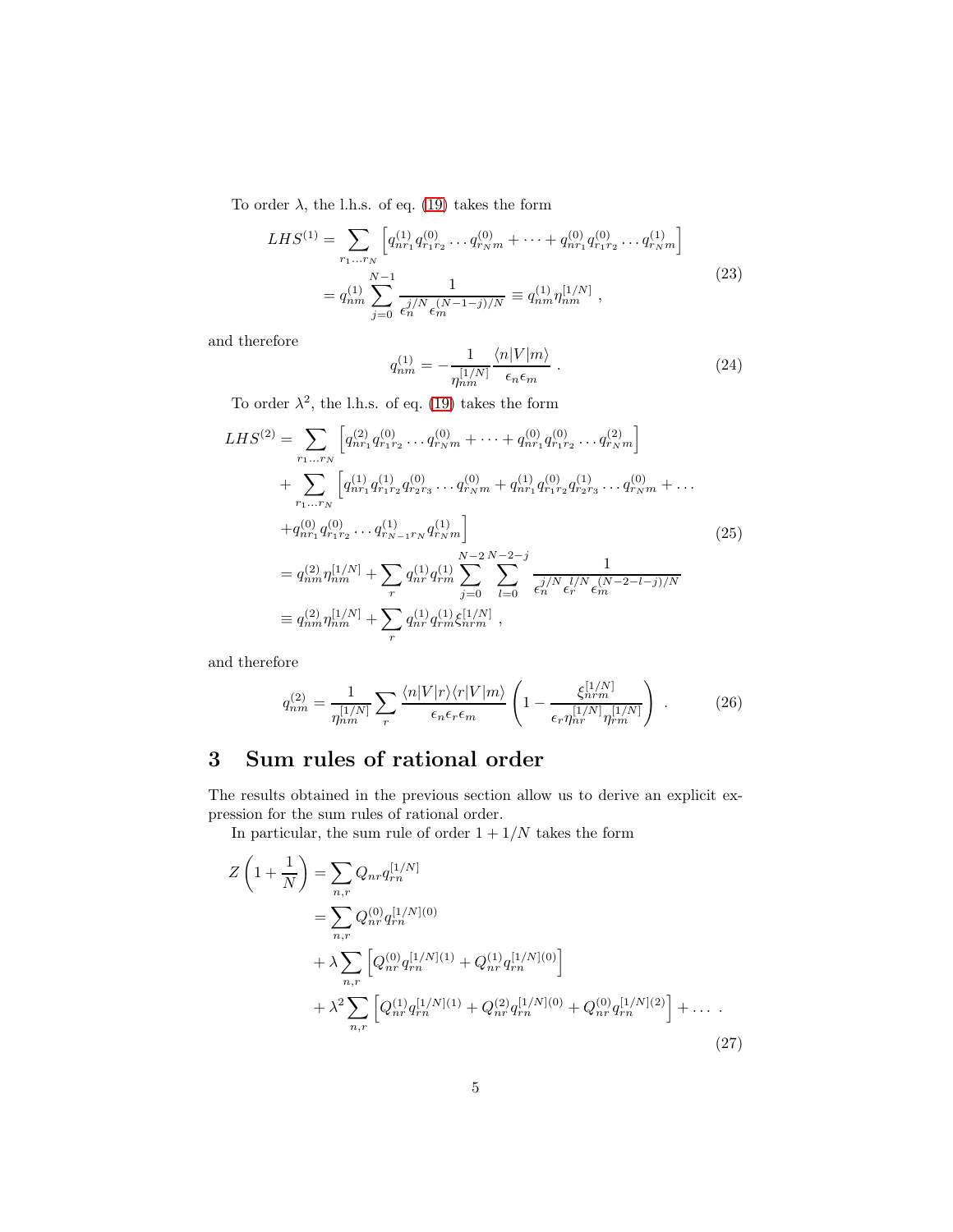With elementary algebra we obtain

$$
Z^{(0)}(1+1/N) = \sum_{n} \frac{1}{\epsilon_n^{1+1/N}}
$$
  
\n
$$
Z^{(1)}(1+1/N) = -\sum_{n} \left(1+\frac{1}{N}\right) \frac{\langle n|V|n\rangle}{\epsilon_n^{2+1/N}}
$$
  
\n
$$
Z^{(2)}(1+1/N) = -\frac{s}{2} \sum_{r,n} \frac{\epsilon_n^{-2-1/N} - \epsilon_r^{-2-1/N}}{(\epsilon_n - \epsilon_r)} |\langle n|V|r\rangle|^2.
$$
\n(28)

It is important to observe that the summand in the expression for  $Z^{(2)}$  is finite when  $n = r$  and therefore one can split the double series as  $\sum_{n,r} = \sum_{n=r} + \sum_{n \neq r}$ ; after introducing  $s = 1 + 1/N$  one has

$$
Z^{(2)}(s) = \frac{s(s+1)}{2} \sum_{n} \frac{|\langle n|V|n\rangle|^2}{\epsilon_n^{2+s}} - \frac{s}{2} \sum_{r \neq n} \frac{\epsilon_n^{-1-s} - \epsilon_r^{-1-s}}{(\epsilon_n - \epsilon_r)} |\langle n|V|r\rangle|^2.
$$
\n
$$
(29)
$$

However

$$
\frac{\epsilon_n^{-1-s} - \epsilon_r^{-1-s}}{\epsilon_n - \epsilon_r} = \left(\epsilon_n^{-2-s} + \epsilon_r^{-2-s}\right) + \frac{\epsilon_r \epsilon_n^{-s-2} - \epsilon_n \epsilon_r^{-s-2}}{\epsilon_n - \epsilon_r},\tag{30}
$$

and

$$
-\frac{s}{2} \sum_{r \neq n} \frac{\epsilon_n^{-1-s} - \epsilon_r^{-1-s}}{(\epsilon_n - \epsilon_r)} |\langle n|V|r \rangle|^2 = -s \sum_{r \neq n} \epsilon_n^{-2-s} |\langle n|V|r \rangle|^2
$$
  

$$
-\frac{s}{2} \sum_{r \neq n} \frac{\epsilon_r \epsilon_n^{-s-2} - \epsilon_n \epsilon_r^{-s-2}}{\epsilon_n - \epsilon_r} |\langle n|V|r \rangle|^2.
$$
 (31)

The first contribution can be simplified using the completeness of the basis

$$
-s\sum_{r\neq n} \epsilon_n^{-2-s} |\langle n|V|r\rangle|^2 = -s\sum_n \epsilon_n^{-2-s} \langle n|V\left[\sum_r |r\rangle\langle r| - |n\rangle\langle n|\right] V|n\rangle
$$
  
=  $-s\sum_n \epsilon_n^{-2-s} \left(\langle n|V^2|n\rangle - \langle n|V|n\rangle^2\right)$ . (32)

Finally, after these manipulations, the second order correction to the sum rule takes the form

$$
Z^{(2)}(s) = \frac{s(s+3)}{2} \sum_{n} \frac{|\langle n|V|n\rangle|^2}{\epsilon_n^{2+s}} - s \sum_{n} \frac{\langle n|V^2|n\rangle}{\epsilon_n^{2+s}} - \frac{s}{2} \sum_{r \neq n} \frac{\epsilon_r \epsilon_n^{-s-2} - \epsilon_n \epsilon_r^{-s-2}}{\epsilon_n - \epsilon_r} |\langle n|V|r\rangle|^2 , \qquad (33)
$$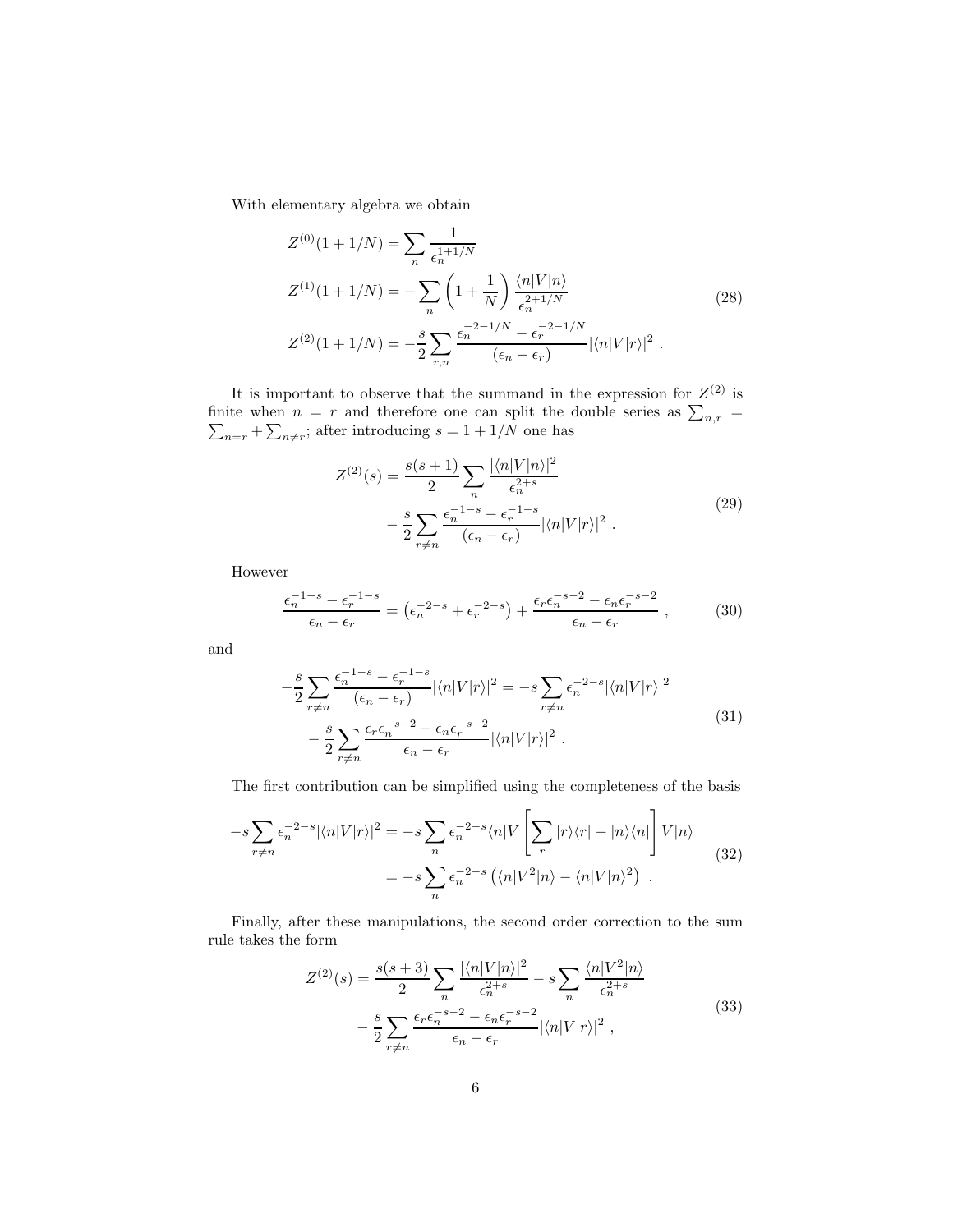<span id="page-6-1"></span>and the sum rule of order s reads

$$
Z(s) = \sum_{n} \frac{1}{\epsilon_n^s} - \lambda \sum_{n} s \frac{\langle n | V | n \rangle}{\epsilon_n^{1+s}} + \lambda^2 \left[ \frac{s(s+3)}{2} \sum_{n} \frac{|\langle n | V | n \rangle|^2}{\epsilon_n^{2+s}} - s \sum_{n} \frac{\langle n | V^2 | n \rangle}{\epsilon_n^{2+s}} - \frac{s}{2} \sum_{r \neq n} \frac{\epsilon_r \epsilon_n^{-s-2} - \epsilon_n \epsilon_r^{-s-2}}{\epsilon_n - \epsilon_r} |\langle n | V | r \rangle|^2 \right] + \dots
$$
(34)

We can obtain a non–perturbative extension of the expression above by introducing the simple Padé approximant

$$
Z^{(\text{Pade})}(s) = \frac{Z^{(0)}(s) + \lambda \frac{(Z^{(1)}(s))^2 - Z^{(0)}(s)Z^{(2)}(s)}{Z^{(1)}(s)}}{1 - \lambda \frac{Z^{(2)}(s)}{Z^{(1)}(s)}}
$$
(35)

<span id="page-6-3"></span>with a pole at  $\lambda Z^{(2)}(s) = Z^{(1)}(s)$ . A pole in the sum rules naturally occurs when one eigenvalue gets arbitrarily close to zero and the sum rules diverges.

## <span id="page-6-0"></span>4 Applications

In the following we will discuss the application of eq. [\(34\)](#page-6-1) to the case of a linear potential in a one–dimensional box and the calculation of exact sum rules of integer order for special cases where the Green's functions can be known explicitly.

#### 4.1 Linear potential in a box

In this case the unperturbed Hamiltonian is the Hamiltonian of a particle in a one–dimensional box of size  $L$  and the perturbation is represented by the potential

$$
V(x) = \begin{cases} \kappa x & , |x| < L/2 \\ \infty & , |x| \ge L/2 \end{cases} . \tag{36}
$$

It is convenient to introduce the dimensionless variable  $y = x/L$  (|y|  $\leq 1/2$ ) and cast the Schrödinger equation into a dimensionless form as

$$
\left[-\frac{1}{2}\frac{d^2}{dy^2} + \rho y\right]\phi_n(y) = \tilde{E}_n\phi_n(y) , \qquad (37)
$$

<span id="page-6-2"></span>where

$$
\rho \equiv \kappa \frac{ML^3}{\hbar^2} \qquad , \qquad \tilde{E}_n \equiv E_n \frac{ML^2}{\hbar^2} \,, \tag{38}
$$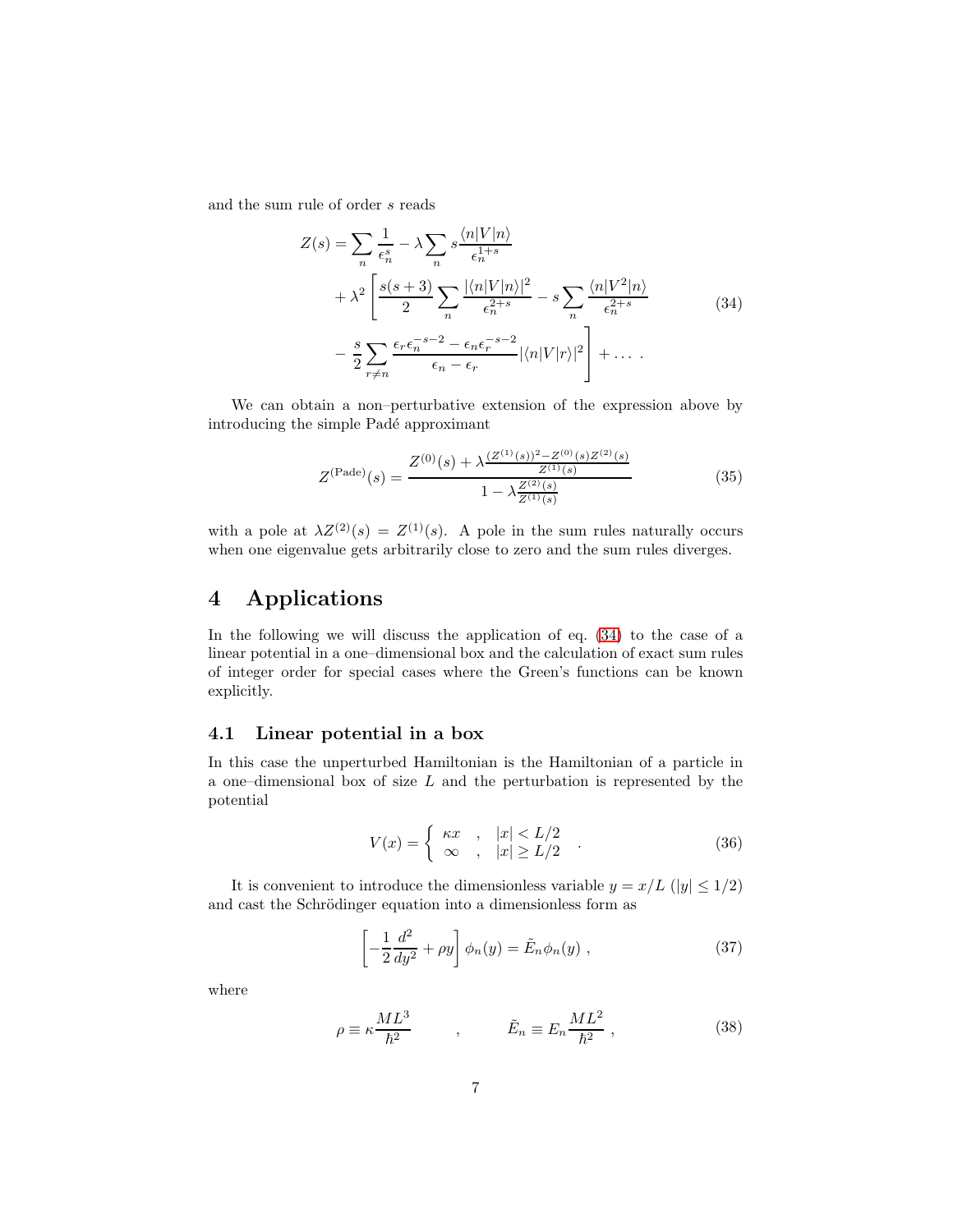$$
\phi_n(y) \equiv \psi_n(yL) . \tag{39}
$$

From eq. [\(37\)](#page-6-2) we see that we can work with the unperturbed problem corresponding to a box of unit length,  $L = 1$ , and setting  $\hbar = M = 1$ .

The matrix elements of the potential in the unperturbed basis are then

$$
\langle m|V|n\rangle = \begin{cases}\n0, & m = n \\
\frac{4mn\rho((-1)^{m+n}-1)}{\pi^2(m^2-n^2)^2}, & m \neq n\n\end{cases}
$$
\n
$$
\langle m|V^2|n\rangle = \begin{cases}\n\frac{(\pi^2n^2-6)\rho^2}{12\pi^2n^2}, & m = n \\
\frac{4mn\rho^2((-1)^{m+n}+1)}{\pi^2(m-n)^2(m+n)^2}, & m \neq n\n\end{cases}
$$
\n(40)

The spectral sum rule will then read

<span id="page-7-0"></span>
$$
Z(s) = \left(\frac{\hbar^2}{ML^2}\right)^{-s} \left[2^s \pi^{-2s} \left(\zeta(2s) - \frac{s\rho^2 \zeta(2(2+s))}{3\pi^4} + \frac{2s\rho^2 \zeta(2(3+s))}{\pi^6}\right) + \rho^2 2^{s+6} \pi^{-2(s+4)} s \sum_{n \neq r} \frac{\left((-1)^{n+r+1} + 1\right)^2 \left(n^4 r^{-2s-2} - r^4 n^{-2s-2}\right)}{\left(n^2 - r^2\right)^5} + O\left(\rho^4\right)
$$
\n
$$
(41)
$$

To test this result we have applied the Rayleigh-Ritz method with 2000 eigenfunctions and we have numerically calculated the lowest eigenvalues of eq. [\(37\)](#page-6-2) for  $\rho = k/500$ , with  $k = 0, \ldots, 500$ . With these eigenvalues we can approximately calculate the sum rules as

$$
Z(s) = \left(\frac{\hbar^2}{ML^2}\right)^{-s} \left[ \sum_{n=1}^N \frac{1}{\tilde{E}_n^s} + \sum_{n=N+1}^\infty \frac{1}{\left(\tilde{E}_n^{(WKB)}\right)^s} \right],\tag{42}
$$

where  $\tilde{E}_n$  are the numerical eigenvalues calculated using the Rayleigh-Ritz method and  $\tilde{E}_n^{(WKB)}$  are the approximations obtained using the WKB method

$$
\tilde{E}_n^{(WKB)} = \frac{\pi^2 (2n+1)^2}{8} + \frac{\rho^2}{6(2\pi n + \pi)^2} + \frac{2\rho^4}{9(2\pi n + \pi)^6} + \frac{8\rho^6}{9(2\pi n + \pi)^{10}} + \dots
$$
\n(43)

In our calculation we have used  $N = 500$  because typically the accuracy of the RR eigenvalues decreases as  $n$  increases. For a given value of  $s$  we have then calculated the numerical sum rules at the different values of  $\rho$  mentioned earlier and we have used these results to obtain a fit as a function of  $\rho$ .

and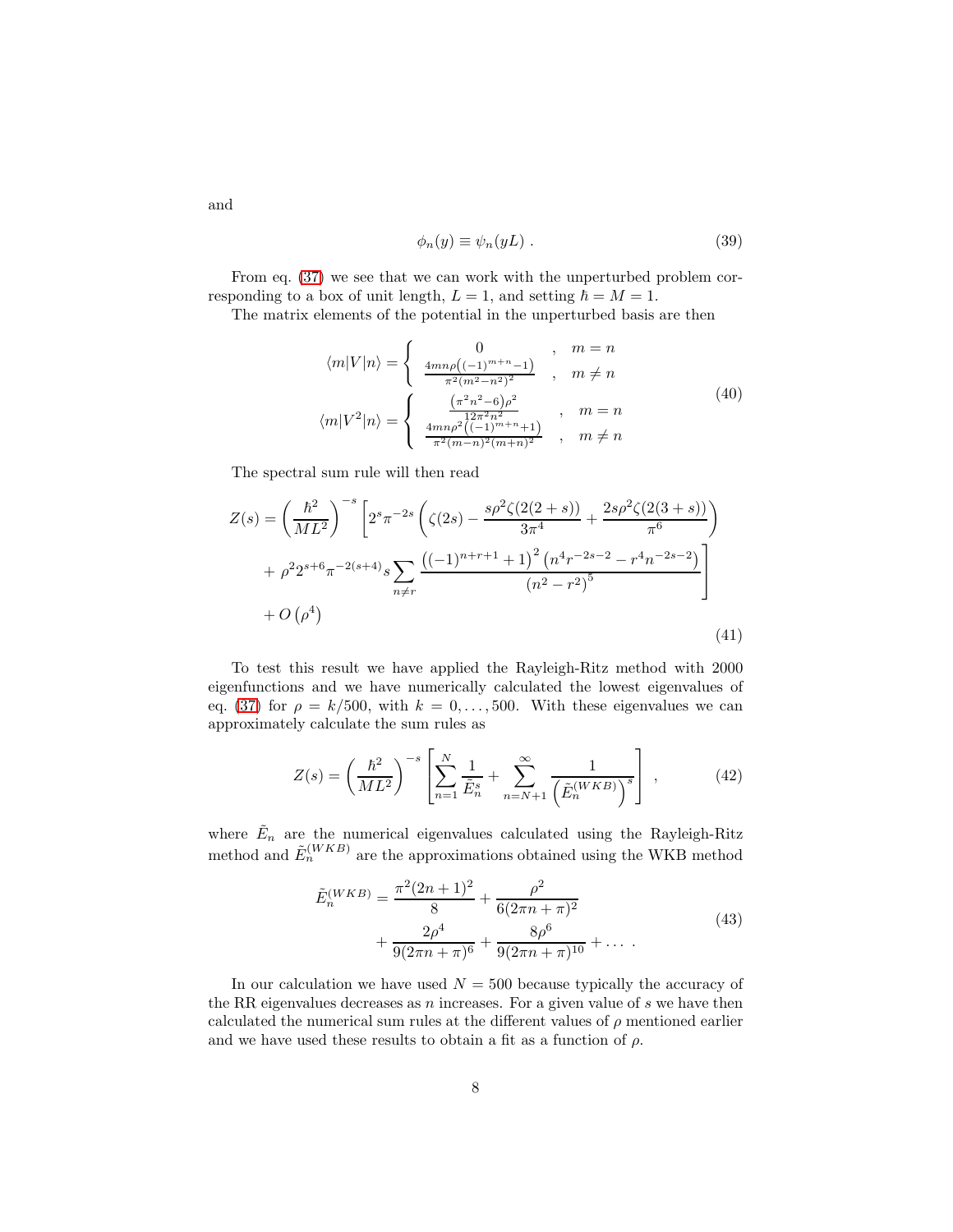For instance, for  $s = 1$  we have

$$
Z^{(fit)}(1) = \left(\frac{\hbar^2}{ML^2}\right)^{-1} \left[0.333333 + 0.0000881836\rho^2 + 3.25102 \cdot 10^{-8} \rho^4 + 9.99546 \cdot 10^{-10} \rho^6 - 3.80688 \cdot 10^{-10} \rho^8 + \dots\right]
$$
\n(44)

which should be compared with the exact result of eq. [\(41\)](#page-7-0), to order  $\rho^2$ 

$$
Z(1) = \left(\frac{\hbar^2}{ML^2}\right)^{-1} \left[\frac{1}{3} - \frac{4\rho^2}{14175} + 0.0003703703703\rho^2 + \dots\right]
$$
  

$$
\approx \left(\frac{\hbar^2}{ML^2}\right)^{-1} \left[0.333333 + 0.0000881834\rho^2 + \dots\right] \quad (45)
$$

Similarly, for  $s = 3/4$  we have

$$
Z^{(fit)}(3/4) = \left(\frac{\hbar^2}{ML^2}\right)^{-3/4} \left[0.789007 + 0.0000975667\rho^2 + 3.09362 \cdot 10^{-8}\rho^4 + 1.15761 \cdot 10^{-9}\rho^6 - 4.46889 \cdot 10^{-10}\rho^8 + \dots\right],
$$
\n(46)

which should be compared with the exact result of eq. [\(41\)](#page-7-0), to order  $\rho^2$ 

$$
Z(3/4) = \left(\frac{\hbar^2}{ML^2}\right)^{-1} \left[\frac{2^{3/4}\zeta\left(\frac{3}{2}\right)}{\pi^{3/2}} - \frac{\rho^2\left(\pi^2\zeta\left(\frac{11}{2}\right) - 6\zeta\left(\frac{15}{2}\right)\right)}{2\sqrt[4]{2}\pi^{15/2}} + \dots\right] \approx \left(\frac{\hbar^2}{ML^2}\right)^{-1} \left[0.789011 + 0.0000975665\rho^2 + \dots\right] \tag{47}
$$

In the present case we cannot apply the diagonal Padé approximant of eq. [\(35\)](#page-6-3) because the spectral sum rule is an even function of  $\rho$ .

### 4.2 Infinite box decorated with impurities

The unperturbed Hamiltonian is unchanged with respect to the previous example, while the perturbation is represented by the potential

$$
V(x) = \kappa \delta(x - a) \tag{48}
$$

with  $|a| < L/2$ .

In this special case it is possible to solve exactly the Schwinger-Dyson equation [\(8\)](#page-2-1), as noticed in Refs. [\[2,](#page-23-1) [6\]](#page-23-5), and the Green's function takes the form

$$
G(x,y) = G_0(x,y) - \frac{\kappa G_0(x,a)G_0(a,y)}{1 + \kappa G_0(a,a)}.
$$
 (49)

<span id="page-8-0"></span>As before it is convenient to cast the time–independent Schrödinger equation in a dimensionless form as

$$
\left[-\frac{1}{2}\frac{d^2}{d\bar{y}^2} + \rho \delta(\bar{y} - \bar{a})\right]\phi_n(\bar{y}) = \tilde{E}_n \phi_n(\bar{y}), \qquad (50)
$$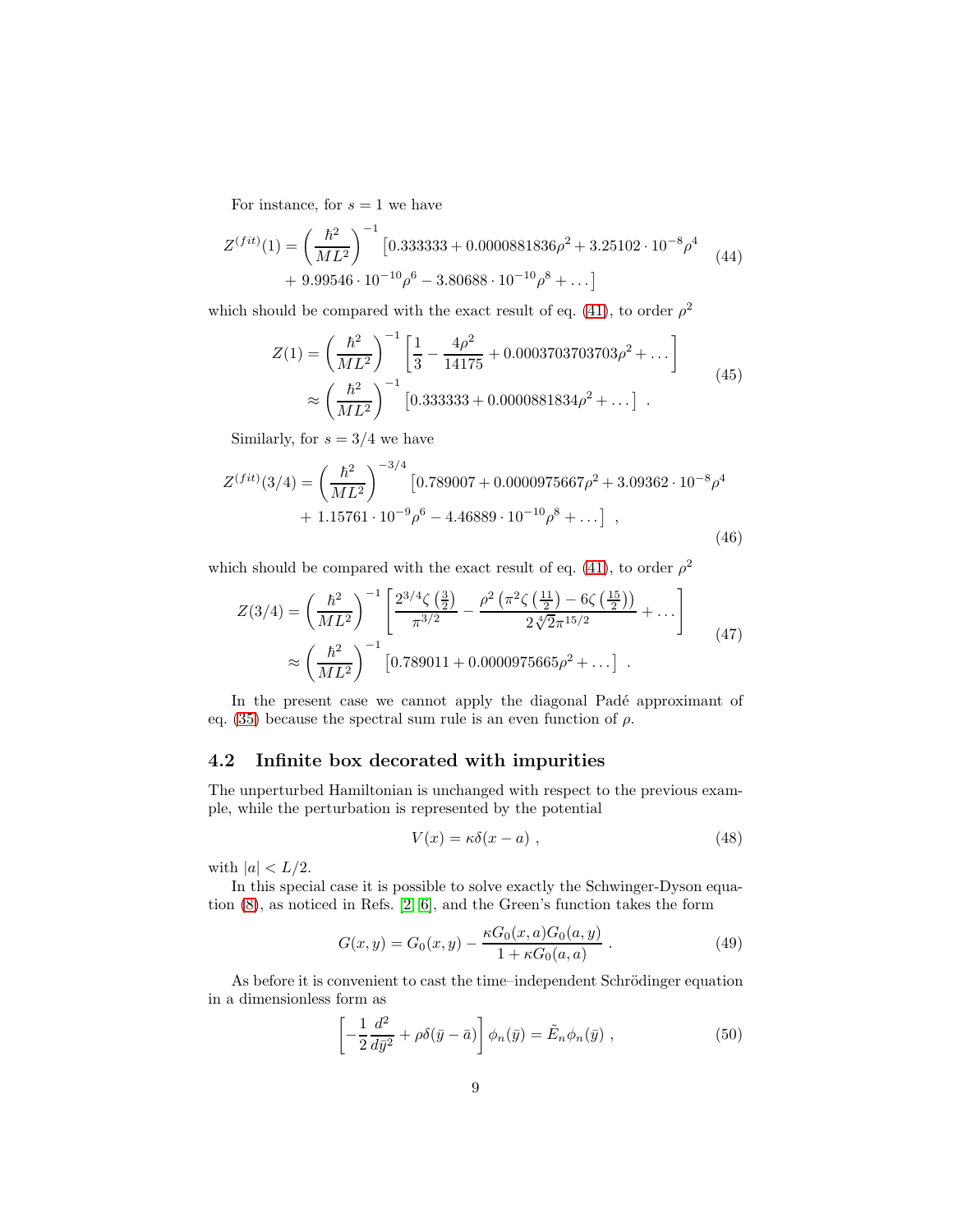where the definitions of  $\tilde{E}_n$  and  $\phi_n(\bar{y})$  are unchanged while

$$
\rho \equiv \kappa \frac{ML}{\hbar^2} \qquad , \qquad \bar{q} \equiv q/L \ . \tag{51}
$$

The spectral sum rules can then be written as

$$
Z(s) = \sum_{n} \frac{1}{E_n^s} = \Gamma^s \sum_{n} \frac{1}{\tilde{E}_n^s} \equiv \Gamma^s \bar{Z}(s)
$$
 (52)

where  $\Gamma \equiv ML^2/\hbar^2$  has dimensions of inverse energy.

In the dimensionless form, the unperturbed Green's function takes the form [\[7\]](#page-23-6)

$$
G_0(\bar{x}, \bar{y}) = \frac{1}{2} \left[ -(2\bar{x} - 1)(2\bar{y} + 1)\theta(\bar{x} - \bar{y}) - (2\bar{x} + 1)(2\bar{y} - 1)\theta(\bar{y} - \bar{x}) \right] , \quad (53)
$$

and the full Green's function is obtained from eq. [\(49\)](#page-8-0).

In terms of this Green's function we can easily obtain the sum rule of order one, exact to all orders as

$$
Z(1) = \frac{ML^2}{\hbar^2} \int_{-1/2}^{1/2} G(\bar{x}, \bar{x}) d\bar{x}
$$
  
= 
$$
\frac{ML^2}{\hbar^2} \frac{4 + \rho - 16\rho \bar{a}^4}{6(2 + \rho - 4\rho \bar{a}^2)},
$$
 (54)

<span id="page-9-1"></span>with a pole at

<span id="page-9-0"></span>
$$
\rho_c = -\frac{2}{1 - 4\bar{a}^2} \,,\tag{55}
$$

corresponding to a critical coupling

$$
\kappa_c = -\frac{2\hbar^2}{ML(1 - 4a^2/L^2)} \; . \tag{56}
$$

At  $\kappa = \kappa_c$  the sum rule diverges because a bound state with null energy appears; as soon as  $\kappa < \kappa_c$  the energy of the bound state decreases and the sum rule passes from being positive to being negative. The absence of further poles signals that the potential supports only a single bound state. One should also observe that, if we keep the other parameters fixed, but we let  $L \to \infty$ , the critical value  $\kappa_c$  approaches 0 from below, consistent with the well known result that the attractive delta potential always supports a bound state regardless of how small is the coupling.

For a system with  $\rho < \rho_c$ , the bound state can disappear as a result of any of the following actions: by making the attractive potential weaker (i.e. making  $\kappa$  smaller), by moving the walls of the box closer (i.e. making L smaller) or by moving the impurity closer to one of the walls.

Additionally we note that at

$$
\rho_0 = -\frac{4}{1 - 16\bar{a}^4} \tag{57}
$$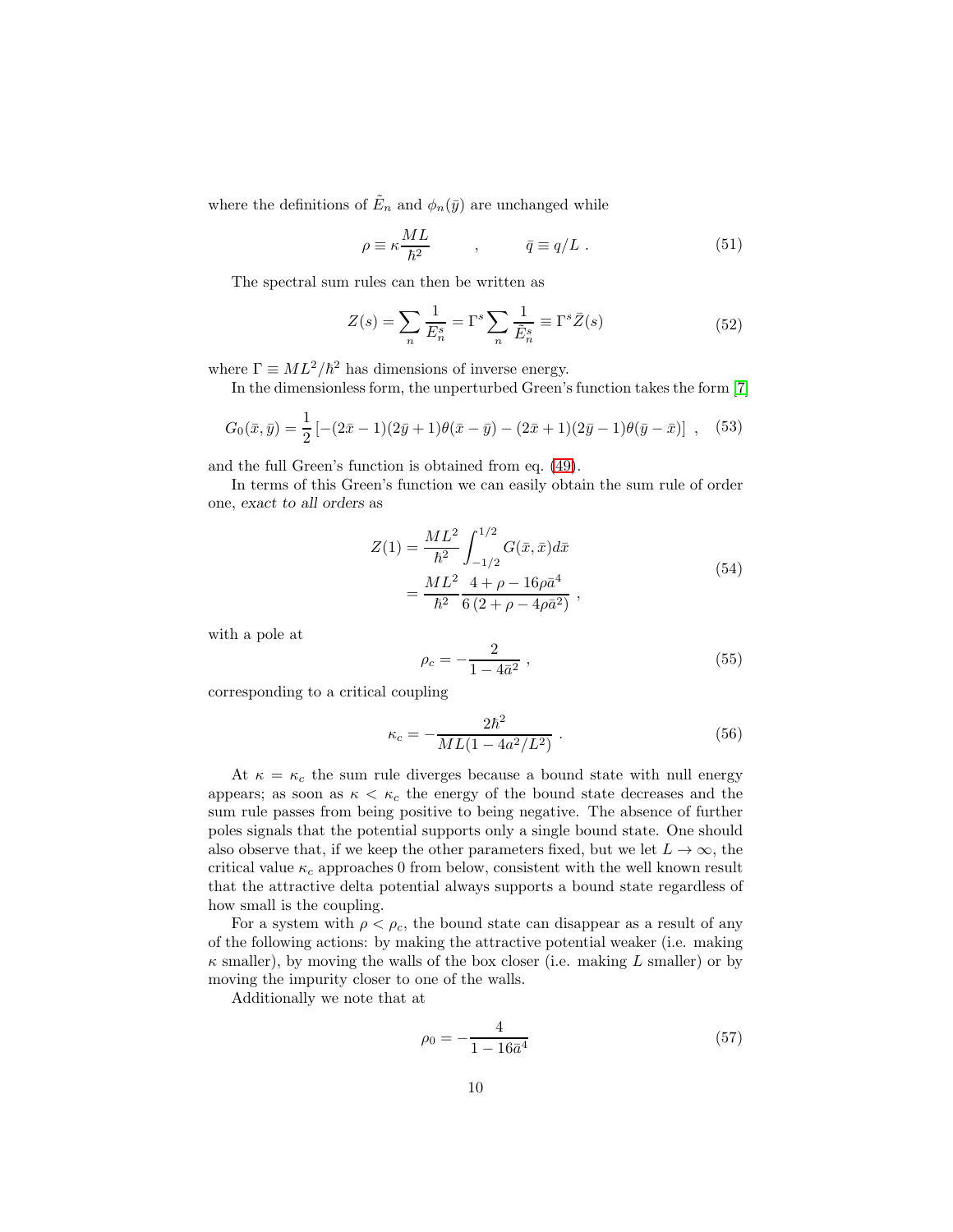

<span id="page-10-1"></span>Figure 1: LHS of eq. [\(58\)](#page-10-0) as a function of  $\tilde{E}$ , for  $\rho = -4$ ; the solid and dashed curves correspond to  $\bar{a} = 0$  and  $\bar{a} = 0.4$ , respectively. The thin vertical lines correspond to the dimensionless eigenvalues of the particle in a box,  $\tilde{E} = n^2 \pi^2 / 2$ . Observe that for  $\bar{a} = 0$  the odd states are unaffected by the Dirac delta.

the sum rule vanishes. This root is lost when  $1 - 16\bar{a}^4 = 0$ , or  $\bar{a} = \pm 1/2$ . In this case the Dirac delta falls on the border of the box and therefore its effect disappears.

If we solve the time–independent Schrödinger equation for this problem exactly we see that the dimensionless eigenvalues are solutions to the transcendental equation

<span id="page-10-0"></span>
$$
\rho \frac{-\cos\sqrt{2\tilde{E}} + \cos\left(\bar{a}\sqrt{8\tilde{E}}\right)}{2\tilde{E}} + \frac{\sin\sqrt{2\tilde{E}}}{\sqrt{2\tilde{E}}} = 0.
$$
\n(58)

The critical value of  $\rho$  can be obtained from this equation by solving for  $\rho$ and letting  $\tilde{E} \to 0$ ; in this case we obtain eq. [\(55\)](#page-9-0). The l.h.s. of eq. [\(58\)](#page-10-0) is plotted in Fig. [1](#page-10-1) for  $\rho = -4$ , where the solid and dashed curves correspond to  $\bar{a}=0$  and  $\bar{a}=0.4$ , respectively.

We have verified eq. [\(54\)](#page-9-1) by calculating numerically the first 2000 roots of eq. [\(58\)](#page-10-0) with an accuracy of 100 digits, for  $\rho = -4$  and  $\bar{a} = 0$ . In this case the sum rule is approximated as

$$
\bar{Z}^{(\text{num})}(1) = \sum_{n=1}^{2000} \frac{1}{\tilde{E}_n^{(num)}} \approx -0.0001013 . \qquad (59)
$$

A much better estimate can be obtained by taking into account the asymptotic behavior of the eigenvalues

$$
\tilde{E}_n \approx \tilde{E}_n^{\text{(asym)}} \equiv \frac{n^2 \pi^2}{2} + \sum_{j=1}^{\infty} c_j(n) \rho^j , \qquad (60)
$$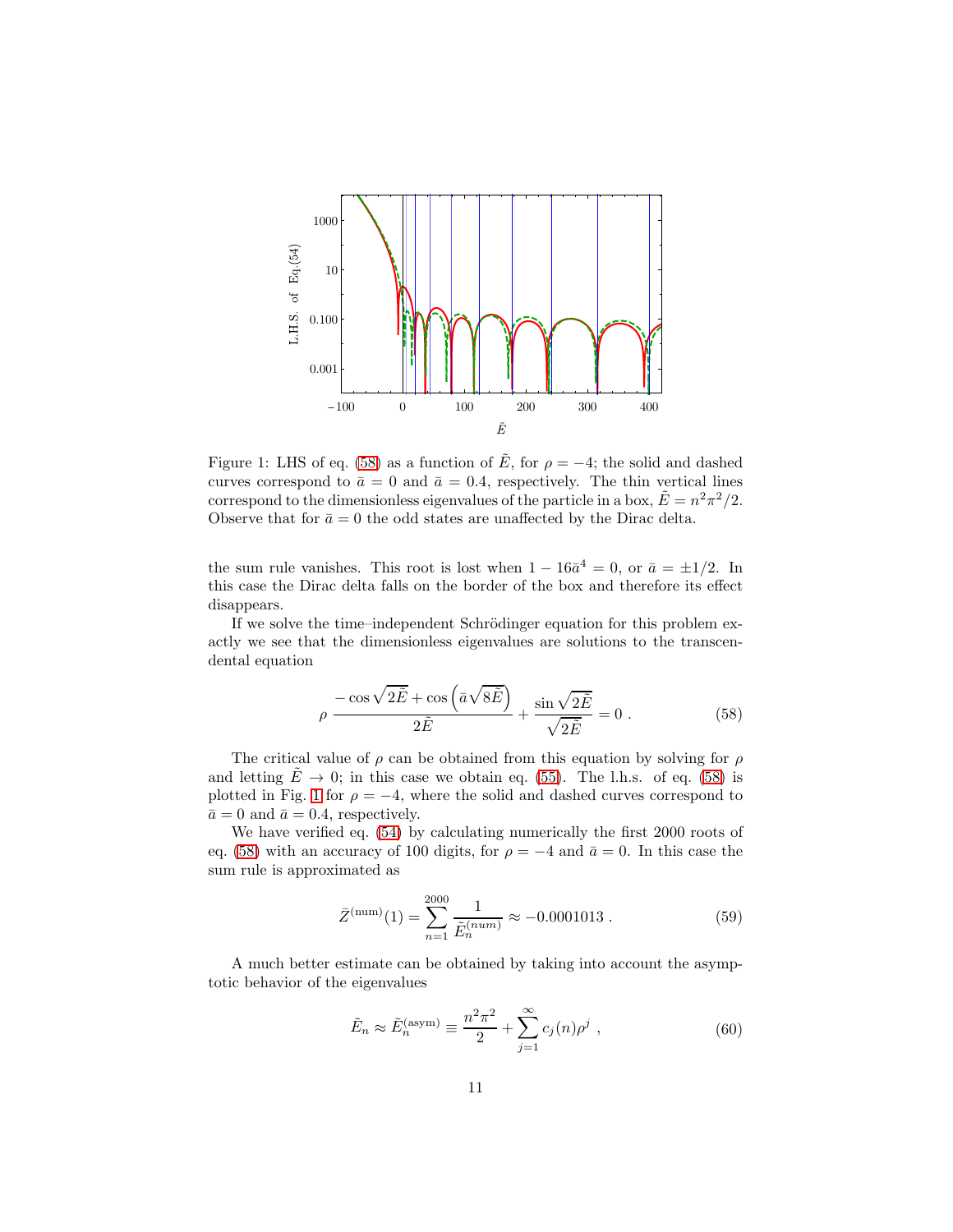where

<span id="page-11-0"></span>
$$
c_{1}(n) = 1 + (-1)^{1-n} \cos(2n\pi\bar{a})
$$
  
\n
$$
c_{2}(n) = -\frac{3}{4n^{2}\pi^{2}} + \frac{(-1)^{n} \cos(2n\pi\bar{a})}{n^{2}\pi^{2}} - \frac{\cos(4n\pi\bar{a})}{4n^{2}\pi^{2}}
$$
  
\n
$$
+ \frac{2(-1)^{n}\bar{a}\sin(2n\pi\bar{a})}{n\pi} - \frac{\bar{a}\sin(4n\pi\bar{a})}{n\pi}
$$
  
\n
$$
c_{3}(n) = \frac{5}{2n^{4}\pi^{4}} - \frac{1}{3n^{2}\pi^{2}}
$$
  
\n
$$
+ \frac{(-1)^{n}\cos(2n\pi\bar{a})(-30 + n^{2}\pi^{2}(3 + 20\bar{a}^{2}))}{8n^{4}\pi^{4}}
$$
  
\n
$$
- \frac{\cos(4n\pi\bar{a})(-3 + 8n^{2}\pi^{2}\bar{a}^{2})}{2n^{4}\pi^{4}}
$$
  
\n
$$
+ \frac{(-1)^{n}\cos(6n\pi\bar{a})(-6 + n^{2}\pi^{2}(-1 + 36\bar{a}^{2}))}{24n^{4}\pi^{4}}
$$
  
\n
$$
- \frac{5(-1)^{n}\bar{a}\sin(2n\pi\bar{a})}{n^{3}\pi^{3}} + \frac{4\bar{a}\sin(4n\pi\bar{a})}{n^{3}\pi^{3}} + \frac{(-1)^{1+n}\bar{a}\sin(6n\pi\bar{a})}{n^{3}\pi^{3}}
$$
  
\n...

Additionally one should observe that for  $\bar{a} = 0$ , the odd eigenfunctions are unaffected by the Dirac delta function and therefore  $\tilde{E}_{2n} = \frac{(2n)^2 \pi^2}{2}$  $\frac{1}{2}$ . In this case we can approximate the sum rule as

$$
\bar{Z}^{(\text{num})}(1) = \sum_{n=1}^{1000} \frac{1}{\tilde{E}_{2n-1}} + \sum_{n=1001}^{\infty} \frac{1}{\tilde{E}_{2n-1}^{(\text{asym})}} + \sum_{n=1}^{\infty} \frac{1}{\tilde{E}_{2n}}
$$
\n
$$
\approx 1.44 \cdot 10^{-25},
$$
\n(62)

where we have used the coefficients of eq. [\(61\)](#page-11-0).

Let us now modify the unperturbed Hamiltonian of the box with a single impurity by adding a constant term  $\gamma$ 

$$
\hat{H}_0 = -\frac{\hbar^2}{2m}\frac{d^2}{dx^2} + \gamma
$$
\n(63)

The corresponding Green's function can be easily calculated and it reads

$$
G_0(\bar{x}, \bar{y}) = \frac{\operatorname{csch}\left(\sqrt{2\gamma}\right)}{\sqrt{2\gamma}} \left(-\cosh\left(\sqrt{2\gamma}(\bar{x} + \bar{y})\right) + \cosh\left(\sqrt{2\gamma} (1 - |\bar{x} - \bar{y}|)\right)\right)
$$
\n(64)

The Green's function for the full problem is obtained as before using eq. [\(49\)](#page-8-0). By introducing the dimensionless parameter

$$
\bar{\gamma}\equiv\frac{\gamma M L^2}{\hbar^2}
$$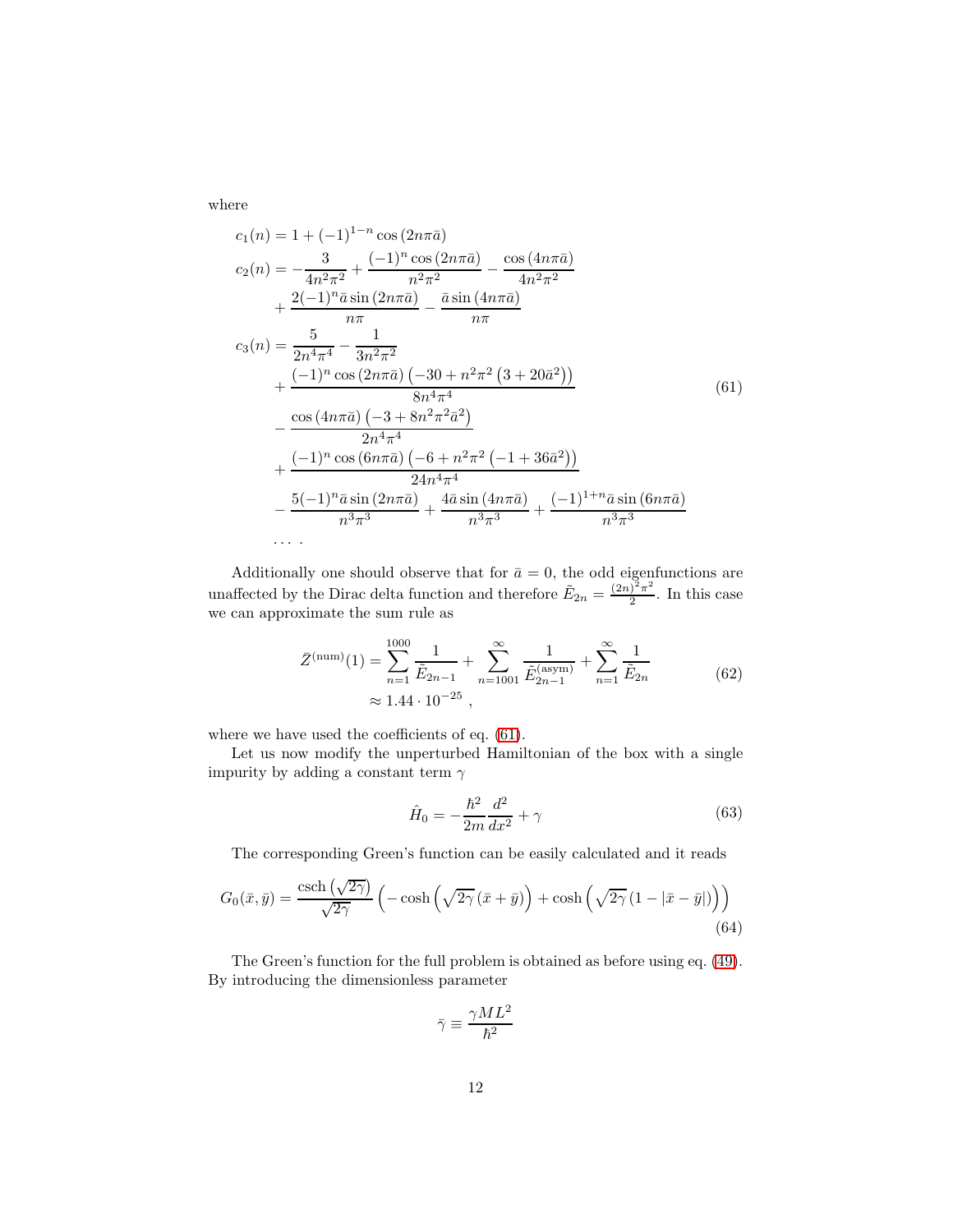

<span id="page-12-0"></span>Figure 2:  $\bar{Z}_{\bar{\gamma}}(1)$  for  $\bar{a} = 0$  using  $\rho = -4$  as a function of  $\gamma$ . The red points are the numerical solution of eq. [\(58\)](#page-10-0).

we can calculate the sum rule

$$
Z_{\bar{\gamma}}(1) = \frac{ML^2}{\hbar^2} \bar{Z}_{\bar{\gamma}}(1) = \frac{ML^2}{\hbar^2} \frac{\mathcal{N}_{\bar{\gamma}}}{\mathcal{D}_{\bar{\gamma}}} \tag{65}
$$

where

$$
\mathcal{N}_{\bar{\gamma}} \equiv (-1+\rho)\sqrt{\bar{\gamma}} + \sqrt{2}\coth\left(\sqrt{2\bar{\gamma}}\right)(-\rho+\bar{\gamma})
$$
  
+  $\rho \operatorname{csch}\left(\sqrt{2\bar{\gamma}}\right)\left(\sqrt{2}\cosh\left((2\bar{\gamma})^{3/2}\right) - 2\bar{\gamma}^{3/2}\sinh\left((2\bar{\gamma})^{3/2}\right)\right)$  (66)  

$$
\mathcal{D}_{\bar{\gamma}} \equiv \sqrt{2}\rho\left(\cosh\left(\sqrt{2\bar{\gamma}}\right) - \cosh\left((2\bar{\gamma})^{3/2}\right)\right)\operatorname{csch}\left(\sqrt{2\bar{\gamma}}\right)\bar{\gamma} + 2\bar{\gamma}^{3/2}
$$

As we can see from Fig. [2](#page-12-0) the sum rule has poles at  $\gamma = -\tilde{\epsilon}_n$ , where  $\tilde{\epsilon}_n$  is an exact eigenvalue (in dimensionless form) of the full Hamiltonian. This can be understood since

$$
\bar{Z}_{\bar{\gamma}}(1) = \sum_{n=1}^{\infty} \frac{1}{\tilde{\epsilon}_n + \bar{\gamma}}
$$
\n(67)

We can use the sum rule above to calculate

$$
\bar{Z}(j) = \sum_{n} \frac{1}{\tilde{\epsilon}_n^j} \tag{68}
$$

as

$$
\bar{Z}(j) = \frac{(-1)^{j-1}}{(j-1)!} \lim_{\bar{\gamma} \to 0} \frac{d^{j-1}}{d\bar{\gamma}^{j-1}} \bar{Z}_{\bar{\gamma}}(1)
$$
(69)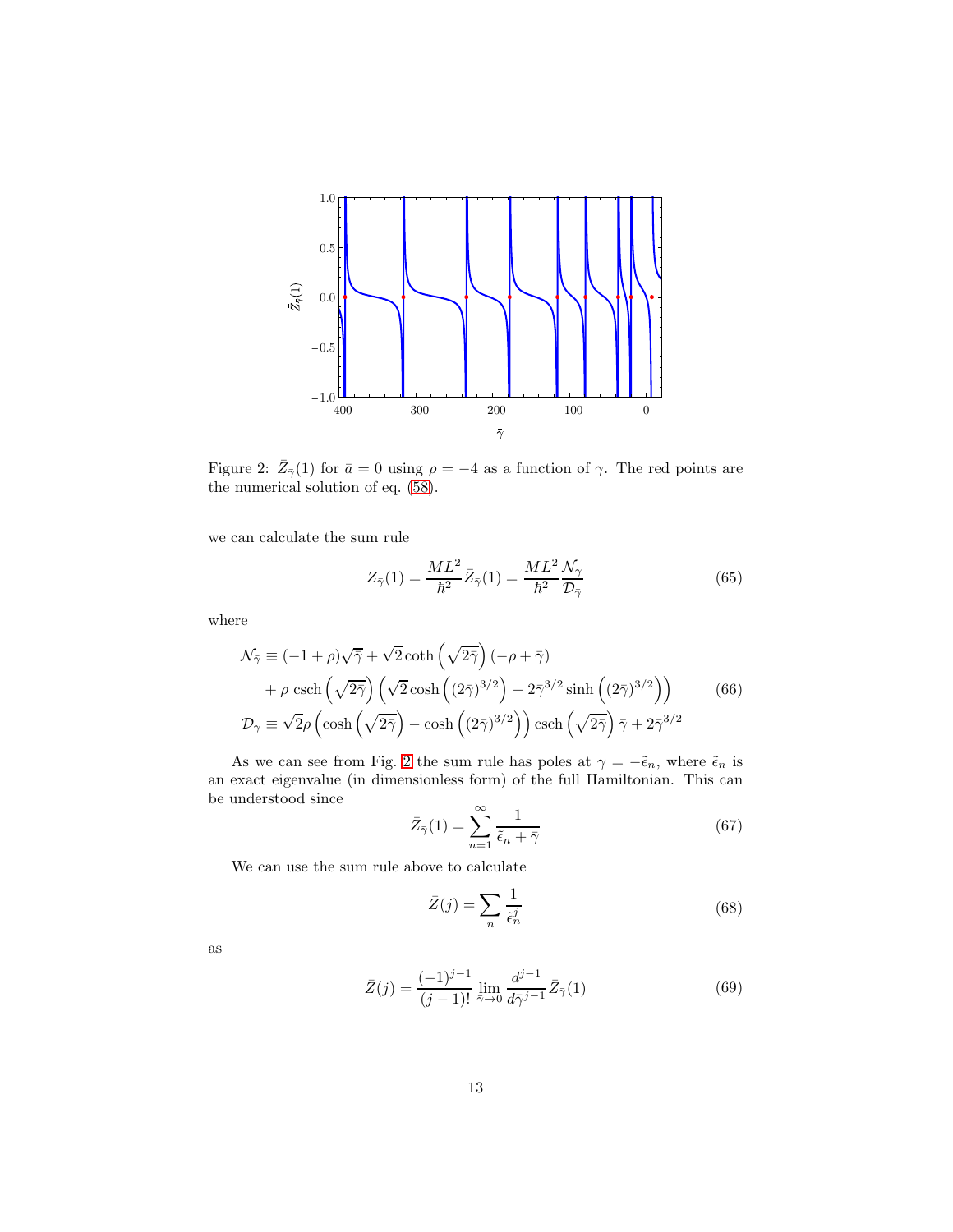In particular

$$
\bar{Z}(2) = \frac{1}{180 (2 + \rho - 4\rho \bar{a}^2)^2} [32
$$
\n
$$
+ \rho^2 (1 + 16\bar{a}^2 - 160\bar{a}^4 + 256\bar{a}^6 + 256\bar{a}^8)
$$
\n
$$
+ \rho (8 + 16\bar{a}^2 (6 - 40\bar{a}^2 + 32\bar{a}^4))]
$$
\n
$$
\bar{Z}(3) = \frac{1}{3780 (2 + \rho - 4\rho \bar{a}^2)^3} [256
$$
\n
$$
+ \rho (78 + 1440\bar{a}^2 - 9408\bar{a}^4 + 10752\bar{a}^6 - 4608\bar{a}^8)
$$
\n
$$
+ \rho^2 (12 + 480\bar{a}^2 - 3456\bar{a}^4 + 27648\bar{a}^8 - 24576\bar{a}^{10})
$$
\n
$$
+ \rho^3 (1 + 48\bar{a}^2 - 432\bar{a}^4 + 6912\bar{a}^8 - 12288\bar{a}^{10} - 4096\bar{a}^{12})]
$$
\n
$$
\bar{Z}(4) = \frac{1}{226800 (2 + \rho - 4\rho \bar{a}^2)^4} [6144
$$
\n
$$
+ 64\rho (37 + 756\bar{a}^2 - 4960\bar{a}^4 + 6272\bar{a}^6 - 3840\bar{a}^8 + 1024\bar{a}^{10})
$$
\n
$$
+ 16\rho^2 (-1 + 4\bar{a}^2)^2 (27 + 1600\bar{a}^2 + 4704\bar{a}^4 - 10752\bar{a}^6 + 5888\bar{a}^8)
$$
\n
$$
+ 48\rho^3 (-1 + 4\bar{a}^2)^3 (-1 - 96\bar{a}^2 - 672\bar{a}^4 + 768\bar{a}^8)
$$
\n
$$
+ 3 \rho^4 (-1 + 4\bar{a}^2)^4 (1 +
$$

Let us now test the accuracy of eq.  $(54)$ . As we have seen, when the delta potential becomes sufficiently attractive, a bound state with arbitrarily small energy appears and the sum rules above diverge. In particular, for  $\bar{a} = 0$ , this corresponds to  $\rho = -2$ .

If we apply the perturbative formulas for  $s = 1$  and  $\bar{a} = 0$  the approximate expression for the (dimensionless) sum rule is

$$
\bar{Z}(1) = 0.333333 - 0.0833333\lambda\rho + 0.0416456\lambda^2\rho^2 \tag{71}
$$

and the corresponding Pade approximant of eq. [\(35\)](#page-6-3) reads

$$
\bar{Z}^{\text{Pade}}(1) = \frac{0.333333 + 0.0832489\lambda\rho}{1 + 0.499747\lambda\rho}
$$
\n(72)

with a pole at  $\rho \approx -2.00101$  $\rho \approx -2.00101$  $\rho \approx -2.00101$ , remarkably close to the exact value <sup>1</sup>. Unfortunately the pole of the Padé approximant moves to  $\rho \approx -1.412$  for the sum rule of order 2, and even worse results are found for  $s = 3$  and higher. However, the pole of the sum rules, which provides the critical coupling at which a bound state appears, does not depend on the order of the sum rule, whereas the pole in the Padé approximant depends on  $s$ ; it is easy to understand why the simple Padé of eq. [\(35\)](#page-6-3) works so well for the sum rule of order one: in that case, the exact sum rule takes the form of a diagonal  $[1, 1]$  Padé, which is precisely the form in eq. [\(35\)](#page-6-3). The sum rules of higher orders, are still diagonal Padé, but of

<span id="page-13-0"></span> $1\lambda$  is just a book–keeping parameter which should be set to 1 at the end of the calculation.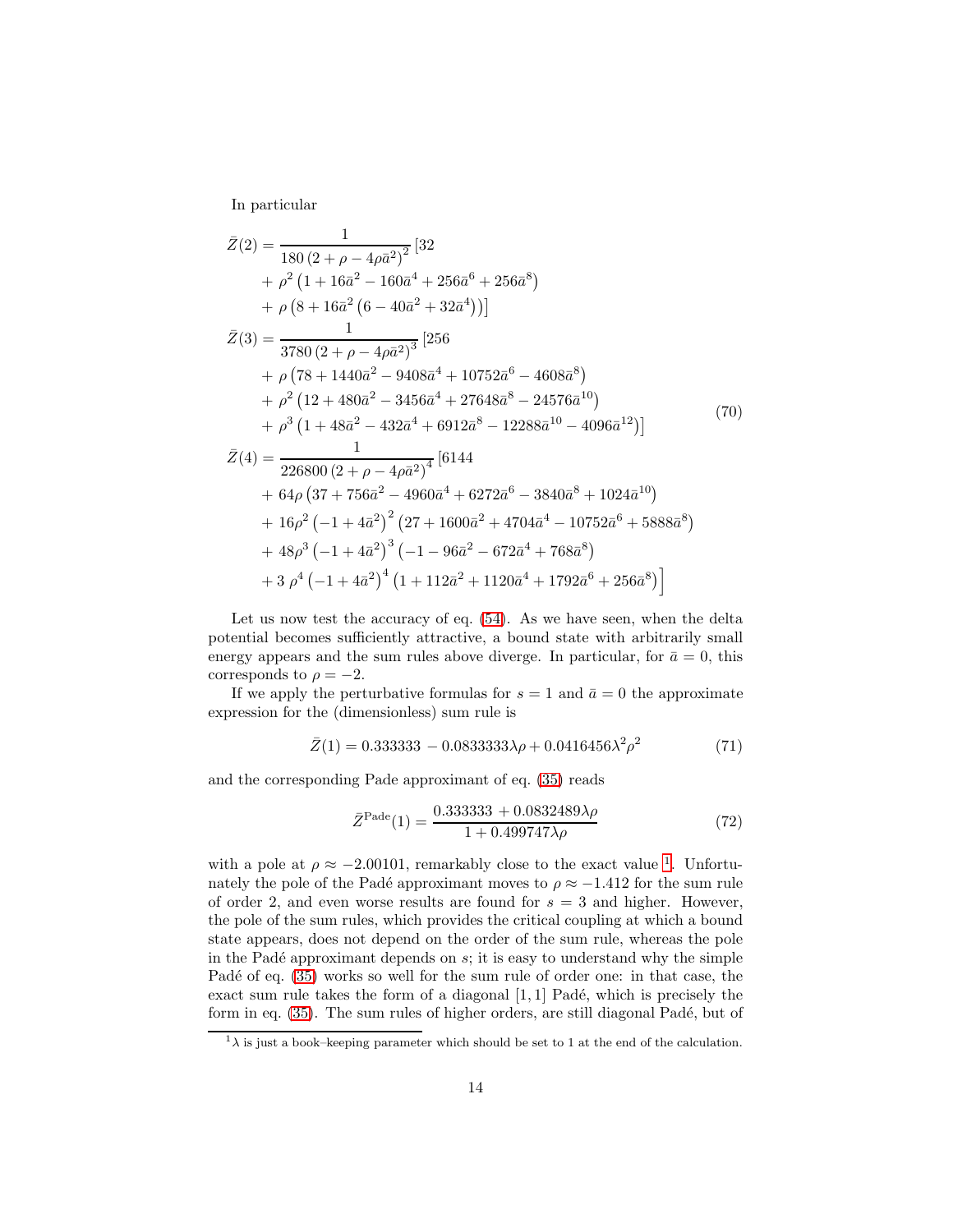orders [2, 2], [3, 3], etc. In those cases, a reliable approximation of the pole would require perturbative calculations of higher order or a different implementation of the Padé approximant.

Let us now consider the case of two Dirac delta located at  $x = a$  and  $x = b$ . The time–independent Schrödinger equation in dimensionless form will read

$$
\left[ -\frac{1}{2} \frac{d^2}{d\bar{y}^2} + \rho \delta(\bar{y} - \bar{a}) + \mu \delta(\bar{y} - \bar{b}) \right] \phi_n(\bar{y}) = \tilde{E}_n \phi_n(\bar{y}) \tag{73}
$$

The Green's function for the case of two or more impurities can also be constructed explicitly, as recently done in Ref. [\[8\]](#page-23-7). The final form is

$$
G(x,y) = G_0(x,y) - \frac{1}{D} \{-\rho G_0(x,a)G_0(a,y) - \mu G_0(x,b)G_0(b,y) + \mu \rho [G_0(x,a) (G_0(b,y)G_0(a,b) - G_0(b,b)G_0(a,y)) + G_0(x,b) (G_0(a,y)G_0(b,a) - G_0(a,a)G_0(b,y))]\}
$$
\n(74)

where

$$
D \equiv (1 + \rho G_0(a, a)) (1 + \mu G_0(a, a)) - \mu \rho G_0(a, b) G_0(b, a)
$$
 (75)

Our formula does not reproduce completely eq. (9) of Ref. [\[8\]](#page-23-7), because of the a sign difference in our definitions of Green's function (which amounts to change the couplings  $(\rho, \mu) \rightarrow (-\rho, -\mu)$  and in two typos in the formula in Ref. [\[8\]](#page-23-7).

Also in this case we can easily calculate the sum rule of order one to all orders

$$
Z(1) = \frac{ML^2}{\hbar^2} \left[ \mathcal{F}(\bar{a}, \bar{b}, \rho, \mu) \theta(a - b) + \mathcal{F}(\bar{b}, \bar{a}, \mu, \rho) \theta(-a + b) \right]
$$
(76)

<span id="page-14-0"></span>where

$$
\mathcal{F}(a,b,\rho,\mu) = \frac{\mathcal{N}(\bar{a},\bar{b},\rho,\mu)}{\mathcal{D}(\bar{a},\bar{b},\rho,\mu)}
$$
(77)

and

$$
\mathcal{N}(\bar{a}, \bar{b}, \rho, \mu) \equiv 4 + \rho \left( 1 - 16\bar{a}^4 \right) + \mu \left( 1 - 16\bar{b}^4 \right) \n- 2\mu \rho \left( -1 + 2\bar{a} \right) (\bar{a} - \bar{b}) \left( 1 + 2\bar{b} \right) \n\cdot \left( 1 + 4(\bar{a}^2 + \bar{b}^2 - \bar{a}\bar{b}) + 2(\bar{b} - \bar{a}) \right) \n\mathcal{D}(a, b, \rho, \mu) \equiv 12 + 6\rho \left( 1 - 4\bar{a}^2 \right) + 6\mu \left( 1 - 4\bar{b}^2 \right) \n- 12\mu \rho \left( -1 + 2\bar{a} \right) (\bar{a} - \bar{b}) \left( 1 + 2\bar{b} \right)
$$
\n(78)

Notice that for  $\bar{b} = \bar{a}$ , eq. [\(76\)](#page-14-0) correctly reduces to eq. [\(54\)](#page-9-1) for a potential  $(\rho + \mu)\delta(x - \bar{a}).$ 

In Figure [3](#page-15-0) we plot  $\bar{Z}(1)$  for  $\bar{a} = -\bar{b} = 1/6$  using  $\mu = \rho$  (left plot) and  $\mu = -\rho$  (right plot). The solid lines are the exact results of eq. [\(76\)](#page-14-0), whereas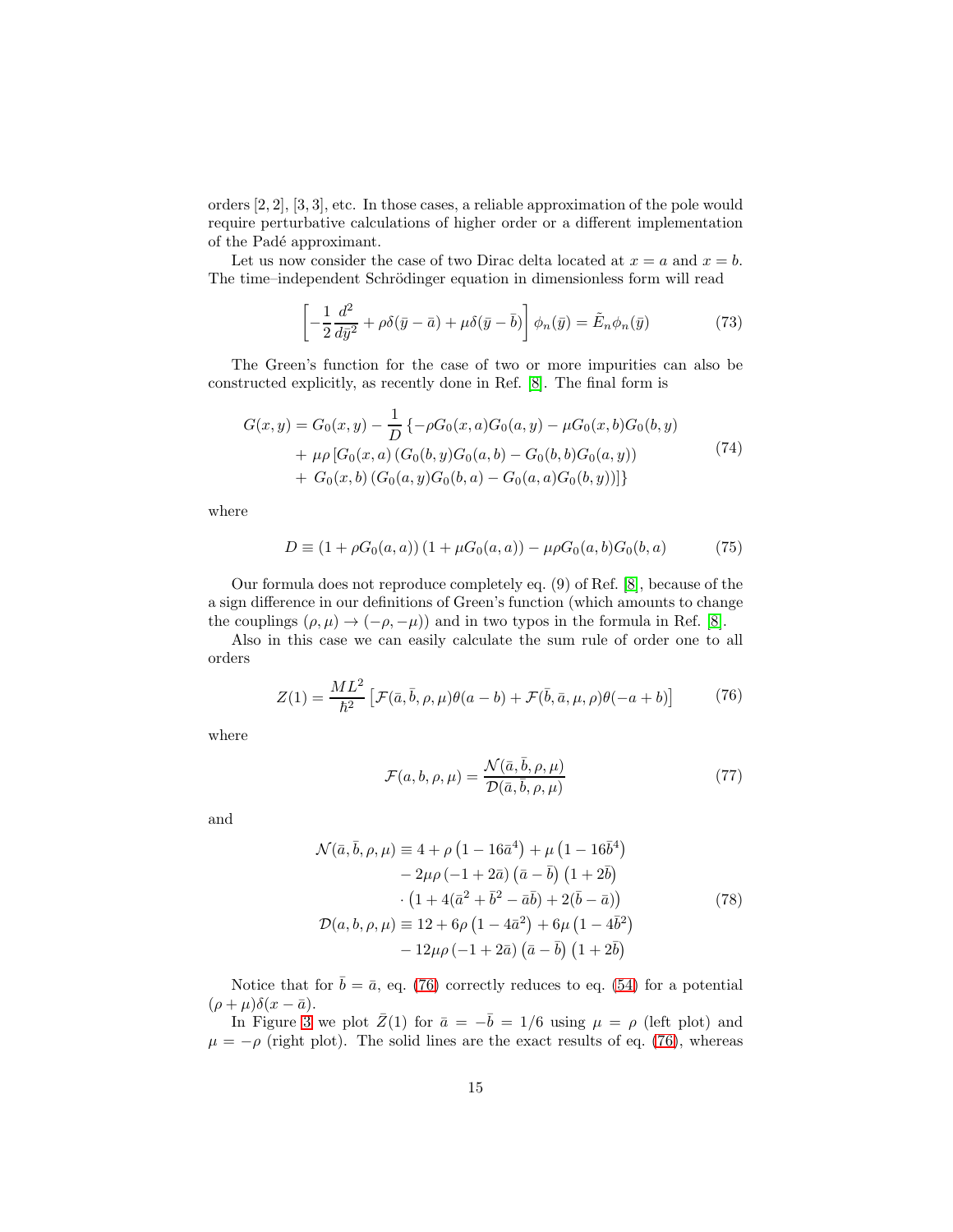

<span id="page-15-0"></span>Figure 3:  $\bar{Z}(1)$  for  $\bar{a} = -\bar{b} = 1/6$  using  $\mu = \rho$  (left plot) and  $\mu = -\rho$  (right plot). The solid lines are the exact results of eq. [\(76\)](#page-14-0), whereas the dots are the numerical results obtained with the Rayleigh-Ritz method with 2000 basis elements.

the dots are the numerical results obtained with the Rayleigh-Ritz method with 2000 basis elements. For the case of the right plot, which corresponds to  $\mu = -\rho$ and  $\overline{b} = -\overline{a}$ , the sum rule is an even function of  $\rho$  and there is only one bound state (the two singularities merely correspond to configurations that are one the reflection of the other). For  $\mu = \rho$ , one the other hand, the sum rule has two singularities, located at  $\rho_1 = -(1-2\bar{a})^{-1}$  and  $\rho_2 = -(2\bar{a}(1-2\bar{a}))^{-1}$ : the second singularity corresponds to the critical value of  $\rho$  at which a second bound state appears.

#### 4.3 Two dimensional regions decorated with impurities

Consider a circle of radius  $R$  and Dirichlet boundary conditions at the border; the Green's function obeys the equation

$$
-\frac{\hbar^2}{2M}\Delta G_0 - E_\gamma G_0 = \delta^{(2)}(\mathbf{r} - \mathbf{r}')
$$
\n(79)

As usual it is convenient to write this equation in a dimensionless form by introducing the definitions:

$$
\begin{aligned}\n\bar{r} &\equiv \frac{r}{R} \\
\bar{\gamma} &\equiv \frac{2MR^2E_{\gamma}}{\hbar^2} \\
\bar{G}_0 &\equiv \frac{\hbar^2}{2MR^2}G_0\n\end{aligned} \tag{80}
$$

and the corresponding equation becomes

$$
-\Delta\bar{G}_0 - \bar{\gamma}\bar{G}_0 = \delta^{(2)}(\bar{\mathbf{r}} - \bar{\mathbf{r}}')\tag{81}
$$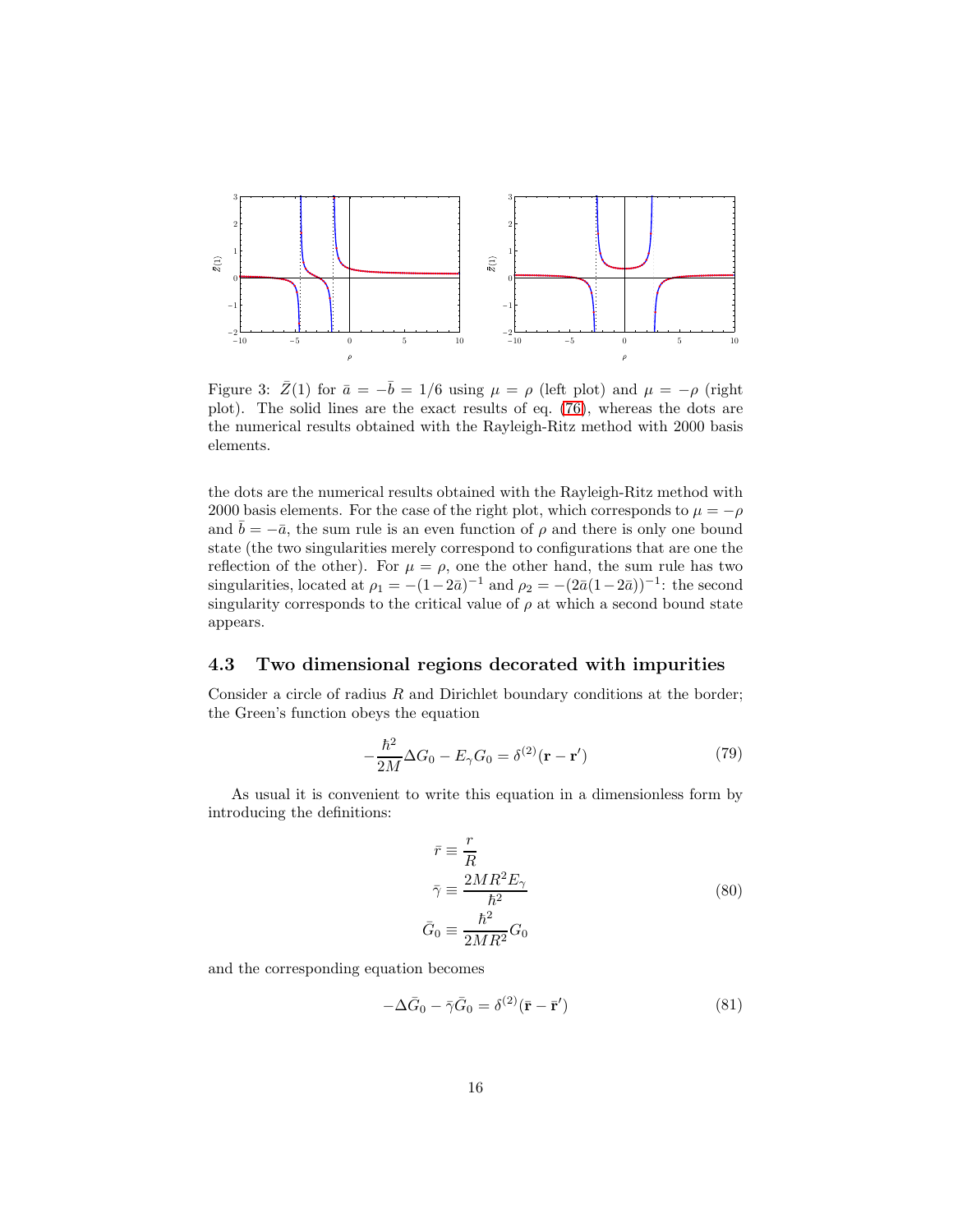The Green's function satisfying the equation above is [\[9\]](#page-23-8)

$$
\bar{G}_0(\bar{r}, \theta, \bar{r}', \theta') = -\frac{1}{4} \sum_{n=-\infty}^{\infty} \cos\left[n(\theta - \theta')\right] \times J_n(\bar{k}_0 \bar{r}_>) \left[Y_n(\bar{k}_0 \bar{r}_>) - \frac{Y_n(\bar{k}_0)}{J_n(\bar{k}_0)} J_n(\bar{k}_0 \bar{r}_>)\right]
$$
\n(82)

where

$$
\bar{k}_0 \equiv \sqrt{\bar{\gamma}}
$$
,  $\bar{r}_{>} \equiv \max(\bar{r}, \bar{r}')$ ,  $\bar{r}_{<} \equiv \min(\bar{r}, \bar{r}')$ .

We can cast the Green's function in a more compact form as

$$
\bar{G}_0(\bar{r}, \theta, \bar{r}', \theta') = \sum_{n=0}^{\infty} g_n(\bar{r}, \bar{r}') \cos\left[n(\theta - \theta')\right]
$$
\n(83)

where

$$
\bar{g}_0(\bar{r}, \bar{r}') = -\frac{1}{4} J_0(\bar{k}_0 \bar{r}_<) \left[ Y_0(\bar{k}_0 \bar{r}_>) - \frac{Y_0(\bar{k}_0)}{J_0(\bar{k}_0)} J_0(\bar{k}_0 \bar{r}_>) \right]
$$
\n
$$
\bar{g}_n(\bar{r}, \bar{r}') = -\frac{1}{2} J_n(\bar{k}_0 \bar{r}_<) \left[ Y_n(\bar{k}_0 \bar{r}_>) - \frac{Y_n(\bar{k}_0)}{J_n(\bar{k}_0)} J_n(\bar{k}_0 \bar{r}_>) \right] , \quad n \ge 1
$$
\n(84)

We may be tempted to generalize our previous discussion for the one– dimensional delta function to the two–dimensional case, but in doing so we would immediately stumble into a problem: the formal solution for the Green's function in eq. [\(49\)](#page-8-0) is spoiled by the short distance behavior of the two–dimensional unperturbed Green's function

$$
\lim_{\vec{\eta}\to 0} G_0(\vec{r}, \vec{r} + \vec{\eta}) = \infty \tag{85}
$$

The two-dimensional Dirac delta potential is an example of quantum mechanical problem where renormalization is needed [\[10,](#page-23-9) [11,](#page-23-10) [12,](#page-23-11) [13,](#page-24-0) [14\]](#page-24-1).

Following Ref. [\[10\]](#page-23-9) we consider the potential

$$
V(r) = \kappa \frac{\delta(r - r_0)}{2\pi r}
$$
\n(86)

and the corresponding Hamiltonian

$$
\hat{H} = -\frac{\hbar^2}{2M}\Delta + \kappa \frac{\delta(r - r_0)}{2\pi r}
$$
\n(87)

The Green's function associated to this Hamiltonian obeys the equation

$$
-\Delta\bar{G} - \bar{\gamma}\bar{G} + \frac{\rho}{2\pi\bar{r}}\delta(\bar{r} - \bar{r}_0)\bar{G} = \delta^{(2)}(\mathbf{r} - \mathbf{r}')
$$
\n(88)

where  $\rho \equiv 2M\kappa/\hbar$ .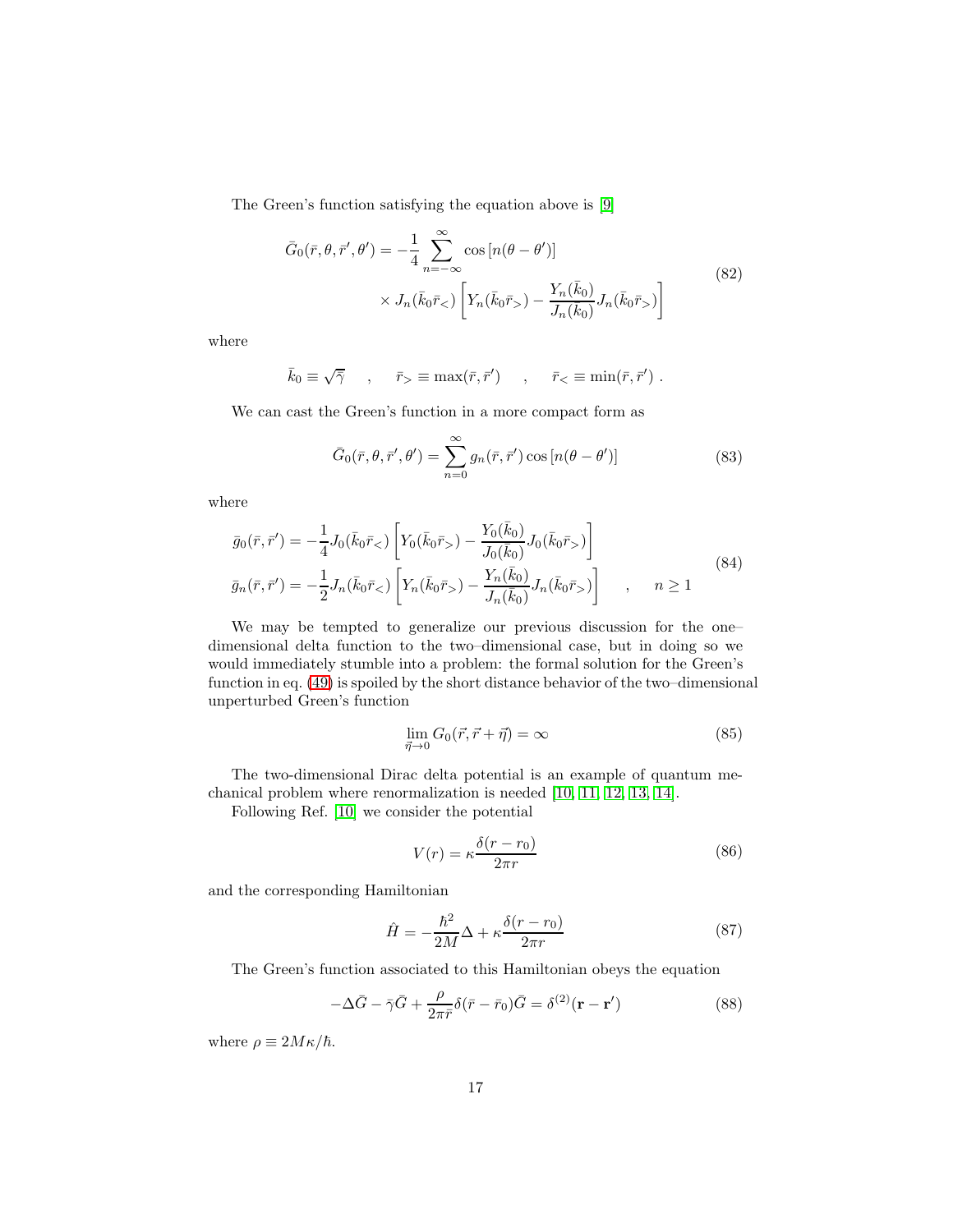The Dyson-Schwinger equation for the Green's function can be expressed in terms of the integrals

$$
\mathcal{I}_{k+1}(\bar{r}, \theta, \bar{r}', \theta') \equiv -\int_0^1 \int_0^{2\pi} \mathcal{I}_k(\bar{r}, \theta, \bar{r}_1, \theta_1) \bar{V}(\bar{r}_1) \bar{G}_0(\bar{r}_1, \theta_1, \bar{r}', \theta') r_1 dr_1 d\theta_1
$$
 (89)

with

$$
\mathcal{I}_{1}(\bar{r},\theta,\bar{r}',\theta') \equiv \int_{0}^{1} \int_{0}^{2\pi} \bar{G}_{0}(\bar{r},\theta,\bar{r}_{1},\theta_{1}) \bar{V}(\bar{r}_{1}) \bar{G}_{0}(\bar{r}_{1},\theta_{1},\bar{r}',\theta') r_{1} dr_{1} d\theta_{1}
$$
\n
$$
= \frac{\rho}{2} \sum_{n=0}^{\infty} (1 + \delta_{n0}) \cos\left[n(\theta - \theta')\right] g_{n}(\bar{r},\bar{r}_{0}) g_{n}(\bar{r}_{0},\bar{r}')
$$
\n(90)

It is easy to see that

$$
\mathcal{I}_k(\bar{r}, \theta, \bar{r}', \theta') = (-1)^{k+1} \left(\frac{\rho}{2}\right)^k
$$
  
 
$$
\times \sum_{n=0}^{\infty} (1 + \delta_{n0})^k \cos\left[n(\theta - \theta')\right] g_n(\bar{r}, \bar{r}_0) \left[g_n(\bar{r}_0, \bar{r}_0)\right]^{k-1} g_n(\bar{r}_0, \bar{r}')
$$

Finally, the full Green's function reads

$$
\bar{G}(\bar{r}, \theta, \bar{r}', \theta') = \bar{G}_0(\bar{r}, \theta, \bar{r}', \theta') - \sum_{k=1}^{\infty} \mathcal{I}_k(\bar{r}, \theta, \bar{r}', \theta')
$$

$$
= \sum_{n=0}^{\infty} \tilde{g}_n(\bar{r}, \bar{r}') \cos\left[n(\theta - \theta')\right]
$$
(91)

where

$$
\tilde{g}_n(\bar{r}, \bar{r}') = \left\{ g_n(\bar{r}, \bar{r}') - \left(\frac{\rho}{2}\right) \frac{(1 + \delta_{n0})g_n(\bar{r}, \bar{r}_0)g_n(\bar{r}_0, \bar{r}')}{1 + \frac{\rho}{2}(1 + \delta_{n0})g_n(\bar{r}_0, \bar{r}_0)} \right\}
$$
(92)

The sum rule of order 2 can be calculated by extracting the zero–energy Green's function of order two, expanding the energy dependent Green's function in  $\bar{\gamma}$  and selecting the linear contribution, which is then used to calculate the corresponding trace:

$$
Z(2) = \sum_{n=0}^{\infty} z_n(2)
$$
\n(93)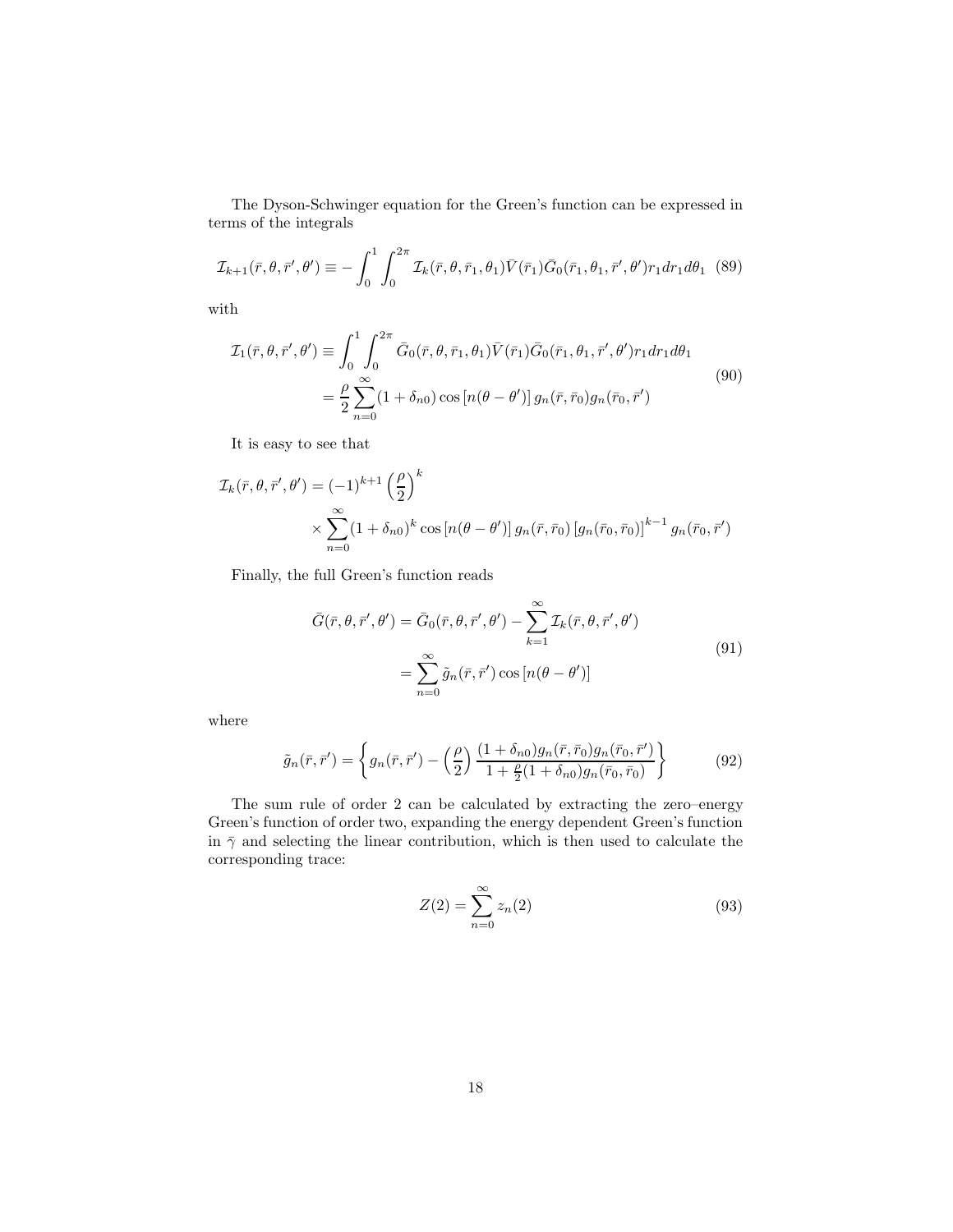where

$$
z_0(2) = \frac{1}{64 (\rho \log (r_0) - 2\pi)^2} \left[ 4\rho^2 (r_0^2 - 1)^2 - 2\pi \rho (11r_0^4 - 16r_0^2 + 5) + \rho \log (r_0) (5\rho + r_0^4 (-5\rho + 4\rho \log (r_0) + 24\pi) + 2\rho \log (r_0) - 8\pi \right) + 8\pi^2 \right]
$$
  

$$
z_1(2) = \frac{1}{96 (\rho - \rho r_0^2 + 4\pi)^2} \left[ (\rho + 4\pi)^2 - 16\rho (\rho + 4\pi) r_0^2 + \rho r_0^4 (31\rho + 2r_0^2 (-9\rho + \rho r_0^2 + 20\pi) + 48 \log (r_0) (\rho \log (r_0) - 4\pi) + 16\pi) \right]
$$
  

$$
z_2(2) = \frac{1}{288 (\rho - \rho r_0^4 + 8\pi)^2} \left[ (\rho + 8\pi)^2 + \rho r_0^4 (64(\rho + 6\pi) + 2\rho r_0^8 - 128(\rho + 4\pi) r_0^2 + r_0^4 (64(\rho - 72\rho \log (r_0) + 112\pi) + 72(\rho + 8\pi) \log (r_0)) \right]
$$
  
...

A direct inspection of the above expressions shows the presence of poles at

$$
\rho_c^{(0)} = \frac{2\pi}{\log r_0} \n\rho_c^{(j)} = \frac{4\pi j}{1 - r_0^{2j}} , \quad j = 1, 2, ...
$$
\n(95)

corresponding to the critical couplings at which one of the eigenvalues vanishes.

We can easily verify this result for the ground state by writing explicitly the zero energy wave function

$$
\Psi_0(r) = N \left[ -\theta(r - r_0) \log r - \theta(r_0 - r) \log r_0 \right]
$$
\n(96)

where  $N$  is the normalization constant (irrelevant for our calculation).

By substituting this expression inside the Schrodinger equation we obtain

$$
-\Delta\Psi_0(r) + \frac{\rho}{2\pi r}\delta(r - r_0)\Psi_0(r) = \frac{\delta(r - r_0)}{r_0} \left(1 - \frac{\log r_0 \rho}{2\pi}\right) = 0 \tag{97}
$$

whose solution provides the critical coupling  $\rho_c^{(0)}$ .

Similarly, for the states with non–vanishing angular momentum  $(m > 0)$ , the zero–energy solutions are

$$
\Psi_m(r) = N_m \left[ \theta(r - r_0) \sinh(m \log r) + \theta(r_0 - r) \frac{1}{2} r^m \left( 1 - r_0^{-2m} \right) \right]
$$
(98)

and the corresponding Schrodinger equation is

$$
-\Delta\Psi_m(r) + \frac{m^2}{r^2}\Psi_m(r) + \frac{\rho}{2\pi r}\delta(r - r_0)\Psi_m(r)
$$
  
= 
$$
\frac{r_0^{-m-1}\delta(r - r_0)\left(\rho\left(r_0^{-2m} - 1\right) - 4\pi m\right)}{4\pi} = 0
$$
 (99)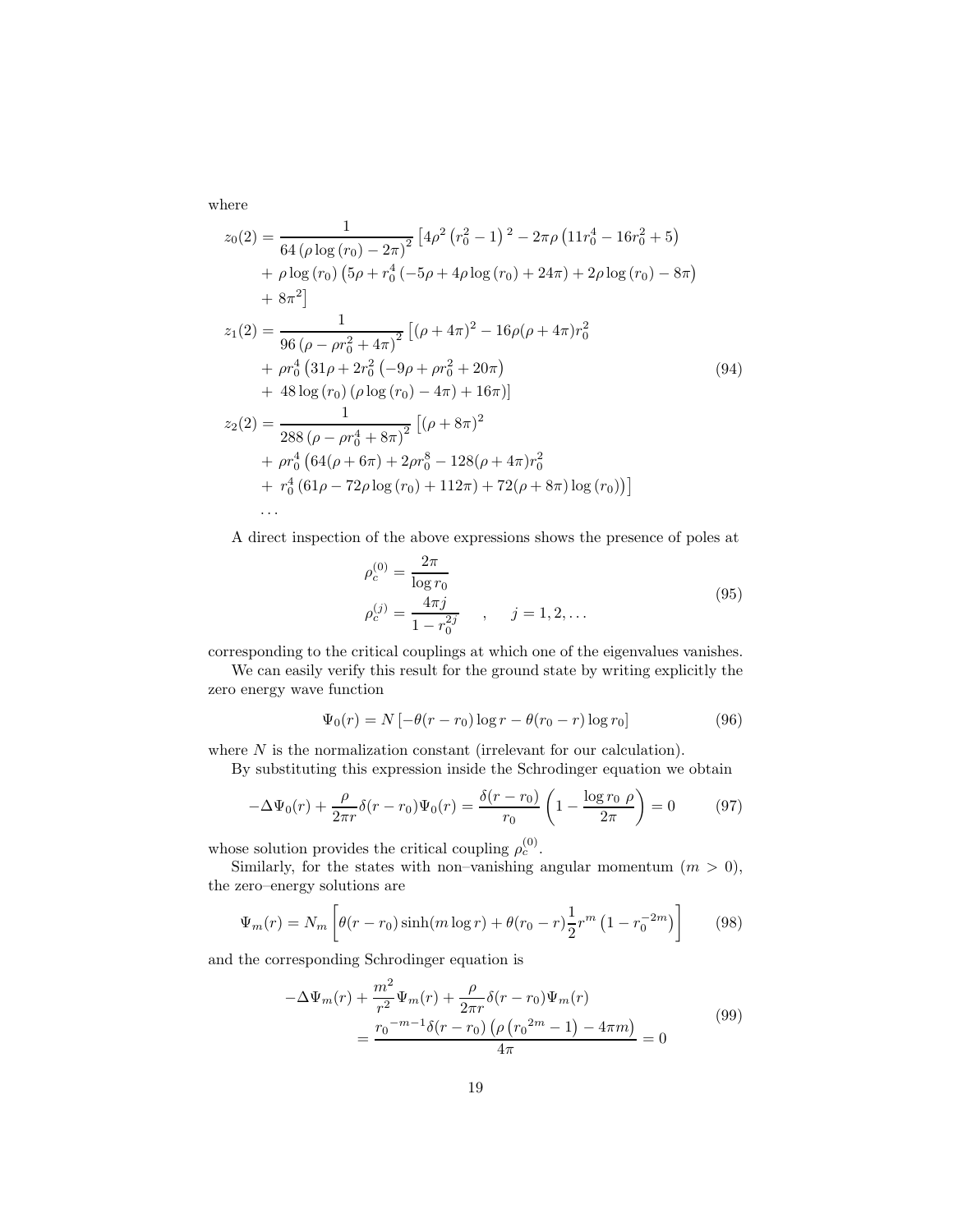whose solution provides the critical coupling  $\rho_c^{(m)}$ .

For  $0 < r_0 \ll 1$  and keeping  $\rho$  fixed, the sum rule behaves as

$$
Z(2) = \left(\frac{1}{32} + \frac{5\rho - 8\pi}{64\rho \log(r_0)} + \dots\right) + \left(\frac{1}{96} - \frac{7\rho r_0^2}{48(\rho + 4\pi)} + \dots\right) + \left(\frac{1}{288} + \dots\right) + \left(\frac{1}{640} + \dots\right) + \left(\frac{1}{1200} + \dots\right) + \dots
$$
\n(100)

where the leading contributions have the general form  $\frac{(1-\delta_{n0}/2)}{8(n+1)^2(n+2)}$  (see also eq. (5.18) of Ref. [\[15\]](#page-24-2)).

Notice that

$$
\sum_{n=0}^{\infty} \frac{(1 - \delta_{n0}/2)}{8(n+1)^2(n+2)} = \frac{\pi^2}{48} - \frac{5}{32}
$$
 (101)

is the sum rule of order two for the unit circle [\[16\]](#page-24-3).

As a result in this limit we have

$$
Z(2) \approx \frac{\pi^2}{48} - \frac{5}{32} + \frac{5\rho - 8\pi}{64\rho \log(r_0)} - \frac{7\rho r_0^2}{48(\rho + 4\pi)} + \dots
$$
 (102)

## 4.4 Simple harmonic oscillator with an anharmonic perturbation

The Schrödinger equation in this case is

$$
\left[ -\frac{\hbar^2}{2M} \frac{d^2}{dx^2} + \frac{1}{2} M \omega^2 x^2 + g x^4 \right] \Psi_n(x) = E_n \Psi_n(x) , \qquad (103)
$$

and it can be cast in the dimensionless form

$$
\left[ -\frac{1}{2} \frac{d^2}{dy^2} + \frac{1}{2} y^2 + \rho y^4 \right] \Phi_n(y) = \tilde{E}_n \Phi_n(y) , \qquad (104)
$$

where  $y = x\sqrt{\frac{M\omega}{\hbar}}$  and

$$
\rho \equiv \frac{\hbar g}{M^2 \omega^3} \qquad , \qquad \tilde{E}_n \equiv \frac{E_n}{\hbar \omega} \ . \tag{105}
$$

Observing that the WKB approximation tells us that  $\tilde{E}_n \approx n^{4/3}$  for  $n \to \infty$ , we conclude that  $Z(1)$  is finite. However the first term in eq.[\(34\)](#page-6-1) diverges at  $s = 1$  because of the behavior of the eigenvalues of the simple harmonic oscillator,  $\tilde{\epsilon}_n = n + 1/2$ .

The situation worsens for the first order correction in eq. [\(34\)](#page-6-1): in this case for  $n \gg 1$  the summand behaves as

$$
\frac{\langle n|V|n\rangle}{\epsilon_n^{1+s}} \propto \frac{1}{n^{-1+s}} \,,\tag{106}
$$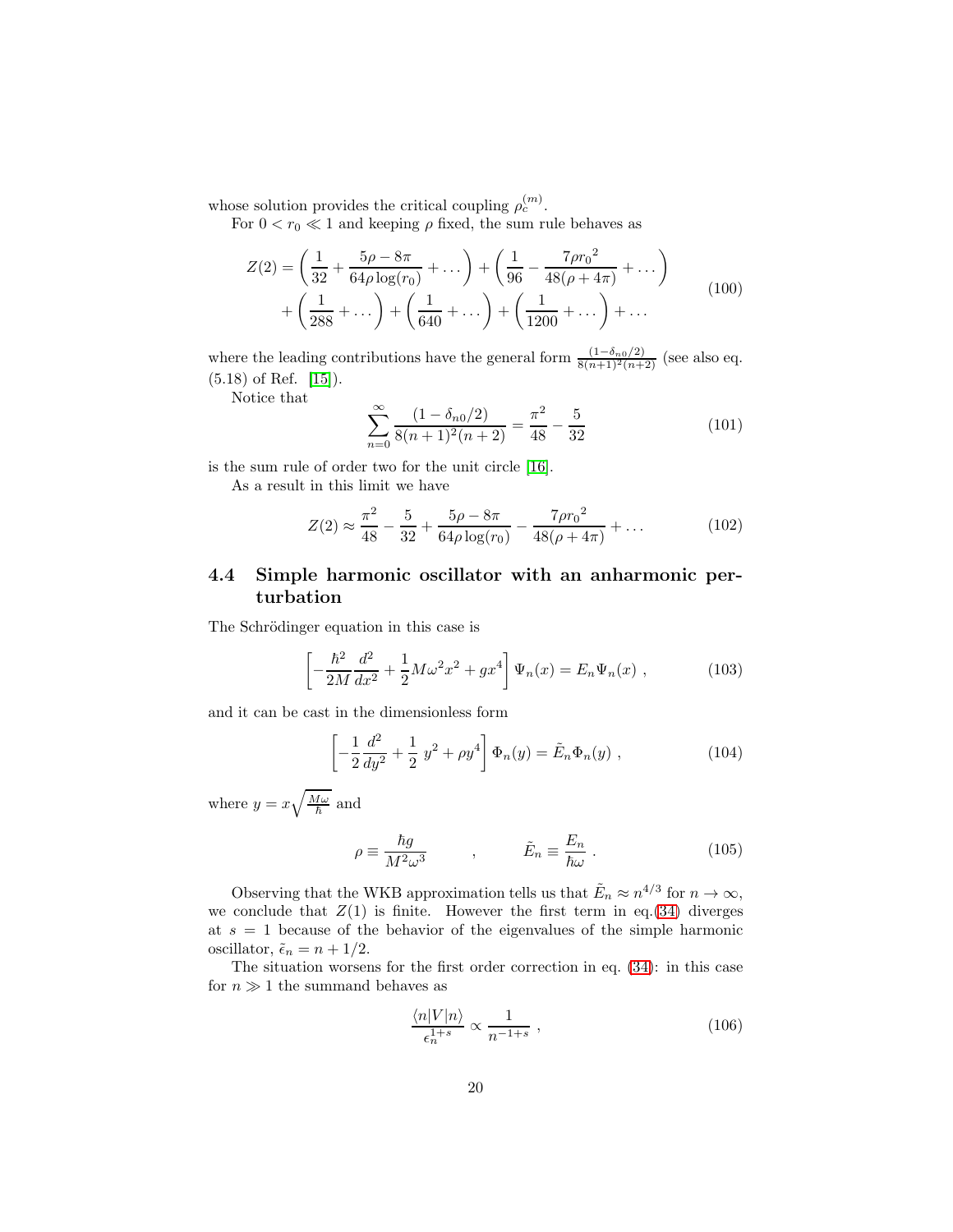due to the matrix element

$$
\langle n|y^4|n\rangle = \frac{3}{4}(2n^2 + 2n + 1) , \qquad (107)
$$

and the series converges for  $s > 2$ . A similar analysis for the diagonal contribution to second order reveals the corresponding series converges for  $s > 3$ .

The origin of these problems lies in the fact that we are not describing correctly the asymptotic behavior of the spectrum and therefore the expansion of the sum rule breaks down at some finite order, no matter how large s is. If s is sufficiently large, however, and one sums only the first few orders of the expansion, the sum rule receives most of its contributions from the low part of the spectrum, that can be well described in the SHO basis. In this case we expect to obtain a good approximation from our perturbative formula <sup>[2](#page-20-0)</sup>.

### 4.5 Transforming the Schrödinger equation into the Helmholtz equation

Consider the time independent Schrödinger equation in one dimension

$$
-\frac{\hbar^2}{2m}\frac{d^2\psi}{dx^2} + V(x)\psi(x) = E\psi(x) , \qquad (108)
$$

where  $V(x)$  is a potential and  $\psi(x)$  obeys Dirichlet boundary conditions at  $x = \pm L/2$ .

Similarly we consider the Helmholtz equation for a heterogeneous system

$$
-\frac{d^2\phi}{du^2} = E\Sigma(u)\phi(u) , \qquad (109)
$$

<span id="page-20-1"></span>where  $\Sigma(u)$  is density and  $\phi(u)$  obey Dirichlet boundary conditions at  $u = \pm \ell/2$ . We assume

$$
\phi(u) = R(u) \psi(x(u)), \qquad (110)
$$

and substitute it inside eq. [\(109\)](#page-20-1) obtaining

<span id="page-20-2"></span>
$$
-\frac{x'(u)^2}{\Sigma(u)}\frac{d^2\psi}{dx^2} - \left(\frac{x''(u)}{\Sigma(u)} + \frac{2R'(u)x'(u)}{R(u)\Sigma(u)}\right)\frac{d\psi}{dx} - \frac{R''(u)}{R(u)\Sigma(u)}\psi(x) = E\psi(x) \tag{111}
$$

Eq.  $(111)$  takes the form of a time independent Schrödinger equation in one dimension provided that

$$
\frac{x'(u)^2}{\Sigma(u)} = \frac{\hbar^2}{2m} \n\frac{x''(u)}{\Sigma(u)} + \frac{2R'(u)x'(u)}{R(u)\Sigma(u)} = 0,
$$
\n(112)

<span id="page-20-0"></span><sup>&</sup>lt;sup>2</sup>An alternative approach would consist of working with an unperturbed basis with eigenvalues that grow faster that  $4/3$ , such as for a box with hard walls; in this case the expansion is well–defined and one could improve the accuracy of the calculation by enlarging the size of the box and including higher order corrections.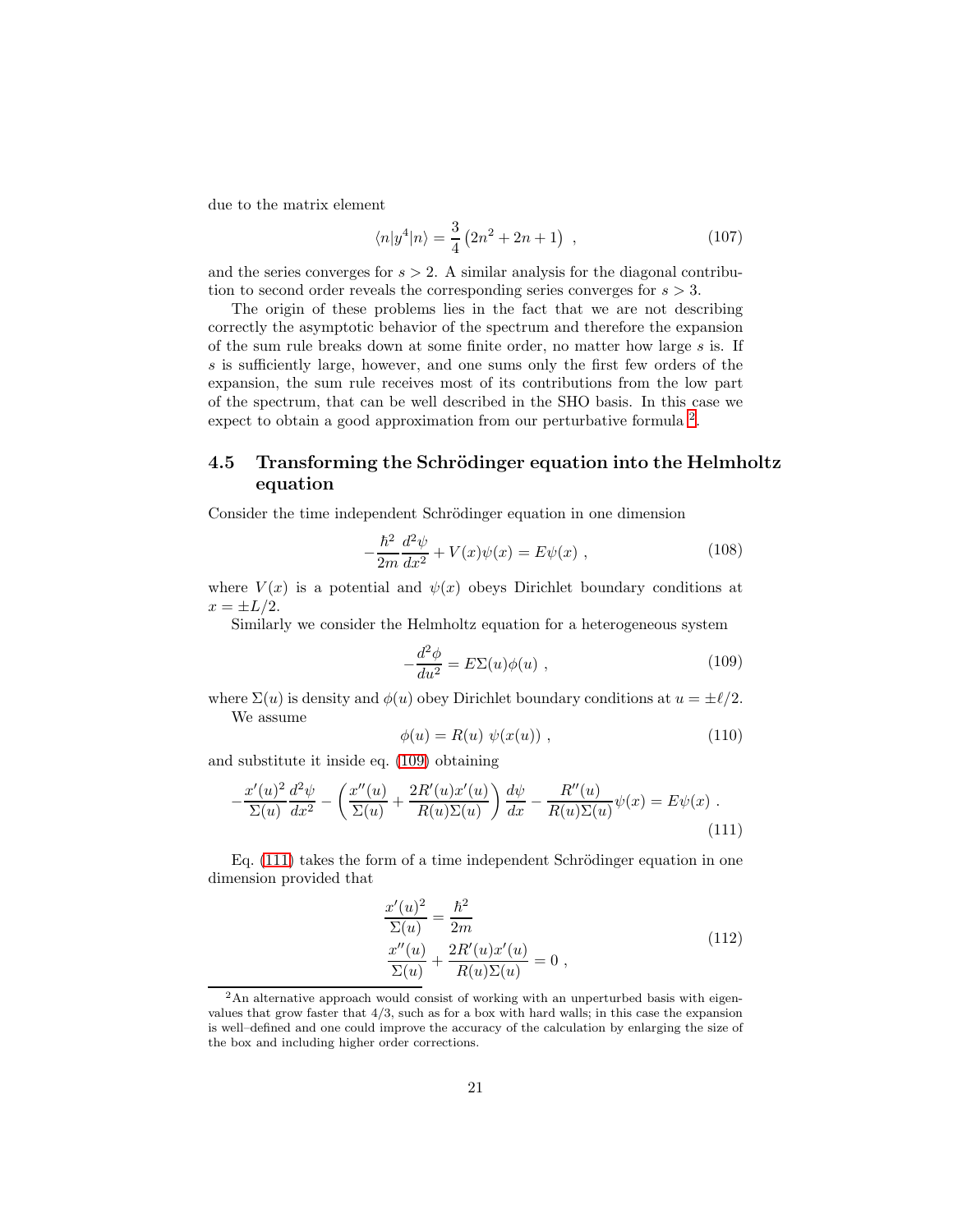with a potential

$$
V(x) = \frac{R''(u(x))}{R(u(x))\Sigma(u(x))}.
$$
\n(113)

The first equation requires

$$
x(u) = \frac{\hbar}{\sqrt{2m}} \int \sqrt{\Sigma(u)} du + c_1 . \qquad (114)
$$

With the substitution of  $x(u)$  in the second equation we obtain

$$
\frac{\Sigma'(u)}{\Sigma(u)} + 4\frac{R'(u)}{R(u)} = 0 ,
$$
\n(115)

which has the solution

$$
R(u) = \frac{c_2}{\Sigma^{1/4}(u)} \ . \tag{116}
$$

The potential is

$$
V(x) = -\frac{5\Sigma'(u)^2}{16\Sigma(u)^3} + \frac{\Sigma''(u)}{4\Sigma(u)^2}.
$$
 (117)

Notice that the condition  $V(x) = 0$ , corresponding to a free particle trapped in an infinite well, implies a differential equation for the density of the string with general solution (originally found by Borg in [\[17\]](#page-24-4))

$$
\Sigma(u) = \frac{\beta}{(1 + \alpha u)^4} \tag{118}
$$

As an example, consider the density

$$
\Sigma(u) = \frac{\beta}{(1 + \alpha u)^2} \,, \tag{119}
$$

from which

$$
x(u) = c_1 + \frac{\sqrt{\beta \hbar} \log(\alpha u + 1)}{\sqrt{2}\alpha \sqrt{M}}
$$
  
\n
$$
R(u) = c_2 \beta^{-1/4} \sqrt{\alpha u + 1},
$$
\n(120)

and

$$
V(x) = \frac{\alpha^2}{4\beta} \,. \tag{121}
$$

corresponding to a particle in a box, with a constant potential  $\alpha^2/4\beta$ .

The sum rule calculated from the eigenvalues of the Schrodinger equation reads

$$
Z^{Sch}(1) = \sum_{n=1}^{\infty} \frac{1}{\frac{\hbar^2 \pi^2 n^2}{2ML^2} + \frac{\alpha^2}{4\beta}} = \frac{\sqrt{2}\sqrt{\beta}L\sqrt{M}}{\alpha\hbar} \coth\left(\frac{\alpha L\sqrt{M}}{\sqrt{2}\sqrt{\beta}\hbar}\right) - \frac{2\beta}{\alpha^2}.
$$
\n(122)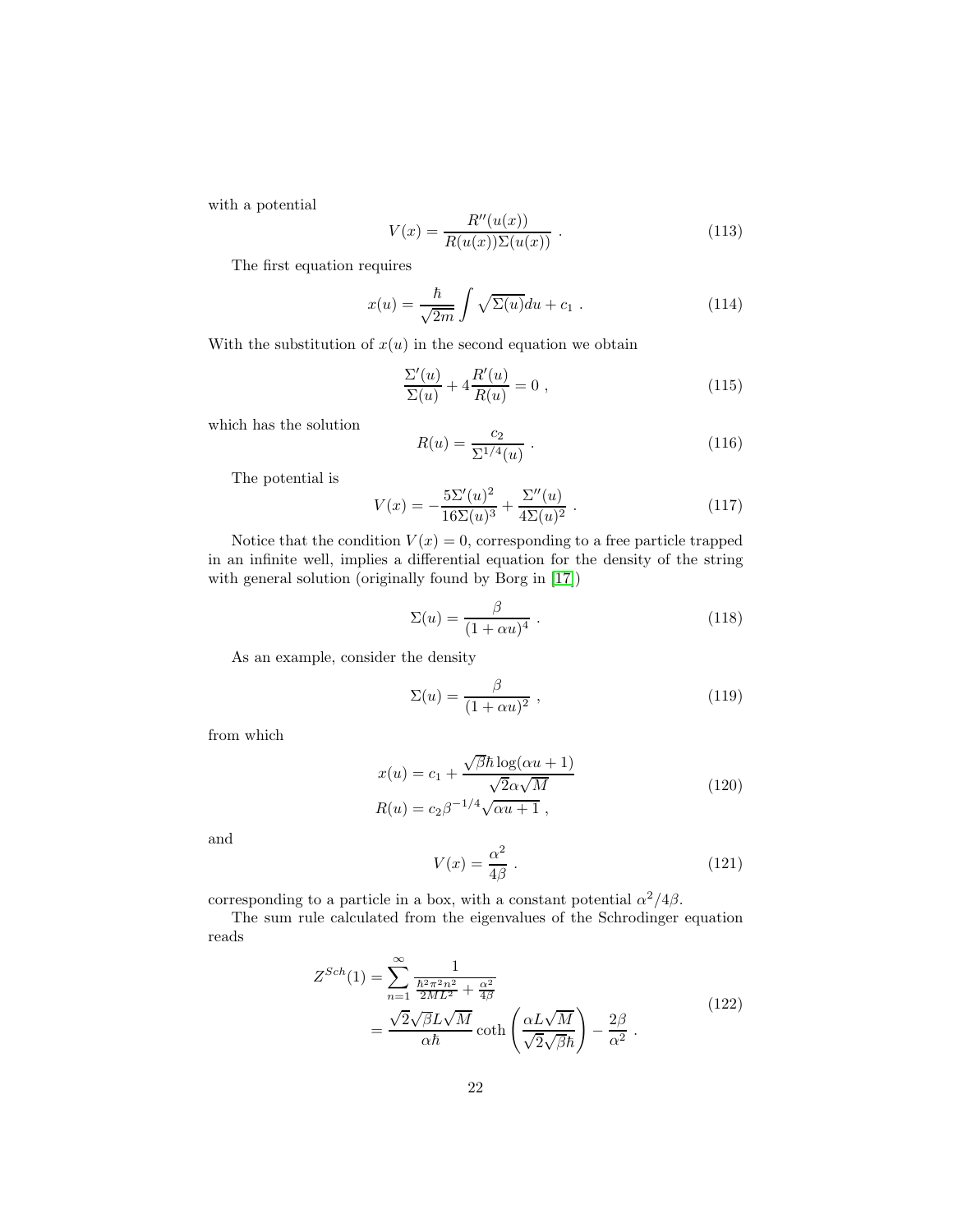The same sum rule can be calculated using the Helmholtz equation (eq.  $(11)$ ) of Ref. [\[7\]](#page-23-6))

$$
Z^{Helmholtz}(1) = \int_{-\ell/2}^{\ell/2} \left(\frac{\ell}{4} - \frac{u^2}{\ell}\right) \Sigma(u) du
$$
  
=  $\frac{4\beta}{\alpha^3 \ell}$  arctanh $\left(\frac{\alpha \ell}{2}\right) - \frac{2\beta}{\alpha^2}$ . (123)

The two expressions are seen to be equivalent after relating L to  $\ell$  through the equation

$$
L = x(\ell/2) - x(-\ell/2) = \frac{\sqrt{2}\sqrt{\beta}\hbar}{\alpha\sqrt{M}} \operatorname{arctanh}\left(\frac{\alpha\ell}{2}\right) . \tag{124}
$$

In a similar way one can calculate higher order sum rules either directly from the eigenvalues of the Schrodinger equation or using the trace formulas discussed in Ref. [\[7\]](#page-23-6).

## <span id="page-22-0"></span>5 Conclusions

We have discussed the calculation of sum rules  $Z(s) = \sum_{n=1}^{\infty} \frac{1}{E_n^s}$  where  $E_n$  are the eigenvalues of the time–independent Schrödinger equation in one or more dimensions and  $n$  is the set of quantum numbers identifying a given state. The sum rule converges for  $s > s_0$ , where the value of  $s_0$  depends both on the potential and on the dimensionality of the problem.

Extending the method of Refs. [\[4,](#page-23-3) [5\]](#page-23-4) we have obtained an explicit formula for the sum rule of order s to second order in perturbation theory. We have applied this formula to a simple problem (linear potential in a box) and we have compared the exact results with precise numerical results obtained applying the Rayleigh-Ritz method, reproducing the latter with great accuracy.

For the special case of a infinite box decorated with an impurity at its interior, we have obtained the exact sum rules for the first few integer orders exploiting the possibility of obtaining the Green's function for this problem exactly to all orders. The sum rule has been tested numerically for a set of parameters, solving the transcendental equation for the first 2000 eigenvalues numerically with great precision and then completing the series using the asymptotic behavior of the eigenvalues.

In two dimensions we have considered a disk, with a impurity distributed on a circle, centered at the origin, and we have calculated the spectral sum rule of order two exactly. For a fixed size of the impurity and letting the strength of the potential change, one observes that the sum rule has an infinite number of poles which provide the critical couplings where the energy of a state of given angular momentum vanishes.

Finally, we have discussed a different strategy for calculating the sum rules, which is based on the transformation of the one–dimensional Schrödinger equation into a Helmholtz equation for an heterogeneous medium.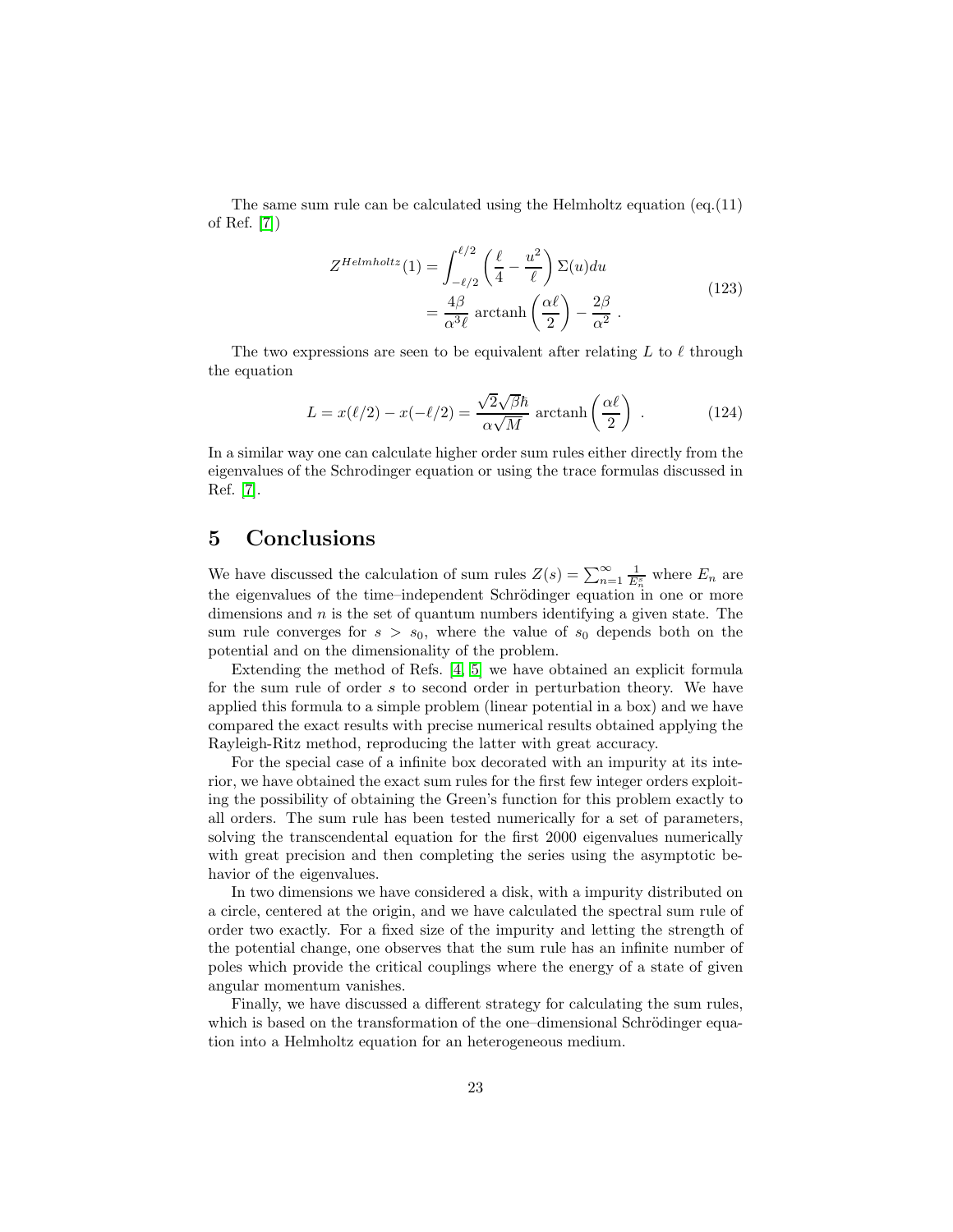## Acknowledgements

The research of P.A. was supported by the Sistema Nacional de Investigadores (México). The author would like to thank Dr. F.M.Fernández for useful comments and suggestions.

## <span id="page-23-1"></span><span id="page-23-0"></span>References

- [1] Sukumar, C. V. "Greens functions and a hierarchy of sum rules for the eigenvalues of confining potentials." American Journal of Physics 58.6 (1990): 561-565.
- [2] Crandall, Richard E. "On the quantum zeta function." Journal of Physics A: Mathematical and General 29.21 (1996): 6795.
- <span id="page-23-2"></span>[3] Weissman, Yitzhak, and Joshua Jortner. "The isotonic oscillator." Physics Letters A 70.3 (1979): 177-179.
- <span id="page-23-4"></span><span id="page-23-3"></span>[4] Amore, Paolo, "On the calculation of exact sum rules of rational order for quantum billiards" (2019)
- [5] Amore, Paolo, "On the calculation of exact sum rules of rational order for quantum billiards (spectrum with a null eigenvalue)" (2019)
- <span id="page-23-5"></span>[6] Glasser, M. L., and L. M. Nieto. "The energy level structure of a variety of one-dimensional confining potentials and the effects of a local singular perturbation." Canadian Journal of Physics 93.12 (2015): 1588-1596.
- <span id="page-23-6"></span>[7] Amore, Paolo. "Exact sum rules for inhomogeneous strings." Annals of Physics 338 (2013): 341-360.
- <span id="page-23-7"></span>[8] Glasser, M. L. "A note on the Exact Green function for a quantum system." Frontiers in Physics 7 (2019): 7.
- <span id="page-23-8"></span>[9] Duffy, Dean G. Green's functions with applications. Chapman and Hall/CRC, 2015.
- <span id="page-23-9"></span>[10] Mead, Lawrence R., and John Godines. "An analytical example of renormalization in twodimensional quantum mechanics." American Journal of Physics 59.10 (1991): 935-937.
- <span id="page-23-10"></span>[11] Gosdzinsky, P., and Rolf Tarrach. "Learning quantum field theory from elementary quantum mechanics." American Journal of Physics 59.1 (1991): 70-74.
- <span id="page-23-11"></span>[12] Jackiw, R. "MAB Beg Memorial Volume." Diverse Topics in Theoretical and Mathematical Physics (1991): 35.